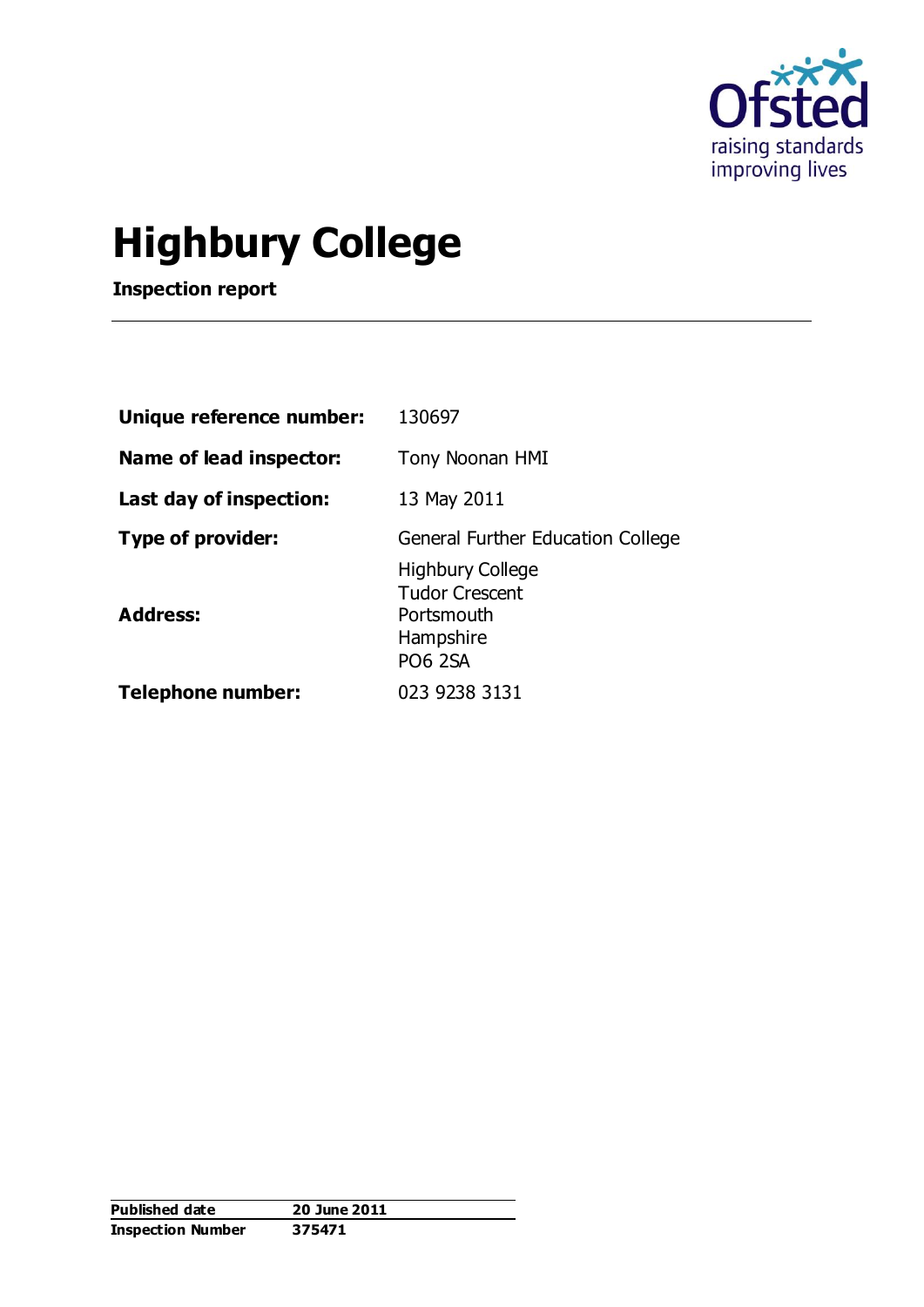# **Information about the provider**

- 1. Highbury College is a large general further education college in Portsmouth. It offers provision in thirteen of the fifteen subject areas. Programmes range from entry level to higher education courses. The majority of students study at the college's redeveloped Highbury Campus to the north of the city, the Highbury Northarbour Centre and the Highbury City of Portsmouth Centre in the city centre.
- 2. In 2009/10, the college had 11,075 students. Of these, 21% were aged 16 to 18 and 49% were female. Employers sponsored 26% of students and 450 local school pupils aged 14 to 16 were on school link vocational programmes. Students of minority ethnic heritage comprised 9%, compared with a minority ethnic population of 5% for the city. Some 13% of students declared they were disabled and/or had a learning difficulty.
- 3. Portsmouth is one of the most densely populated cities in the country with approximately 196,000 residents. It has the fourth largest economy in the South East, with a broad employment base and is the national home of the Royal Navy. However, there are areas of high deprivation. The proportion of young people attaining five or more GCSEs A\* - C including English and mathematics improved from 38.5% in 2008 to 42.8% for 2010, but this remains significantly below the national average. Similarly, adult residents of the city have fewer level 2 and 3 qualifications by the age of 19, and a higher proportion of adults have no qualifications, than surrounding regions in the South East or nationally.
- 4. The college provides training on behalf of the following providers:
	- Construction Skills
	- JTL
	- Scottish and Southern Electric.
- 5. The following organisations provide training on behalf of the college:
	- **The Foyer**
	- Hampshire Fire and Rescue (Prince's Trust).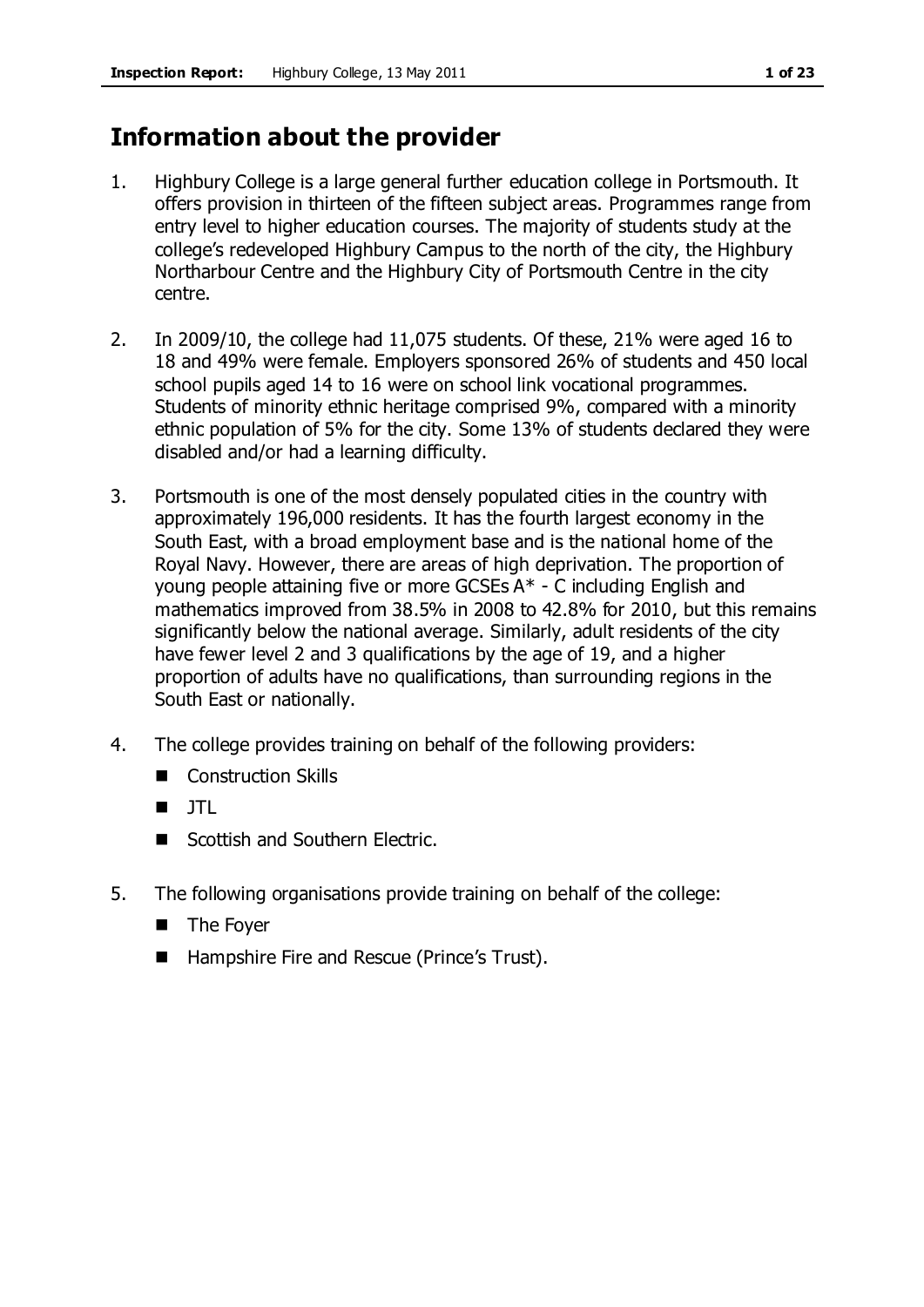| <b>Type of provision</b>                         | <b>Number of enrolled students in</b><br>2009/10 |  |  |  |
|--------------------------------------------------|--------------------------------------------------|--|--|--|
| <b>Provision for young learners:</b><br>14 to 16 | 4 full-time students<br>437 part-time students   |  |  |  |
| Further education (16 to 18)                     | 913 full-time learners<br>117 part-time learners |  |  |  |

|                                                                   | 117 part-time learners                             |
|-------------------------------------------------------------------|----------------------------------------------------|
| Foundation learning                                               | 661 full-time learners                             |
|                                                                   | 191 part-time learners                             |
| <b>Provision for adult learners:</b><br>Further education $(19+)$ | 788 full-time learners<br>3,453 part-time learners |
| <b>Employer provision:</b>                                        |                                                    |
| Train to Gain                                                     | 1,104 learners                                     |
| Apprenticeships                                                   | 357 apprentices                                    |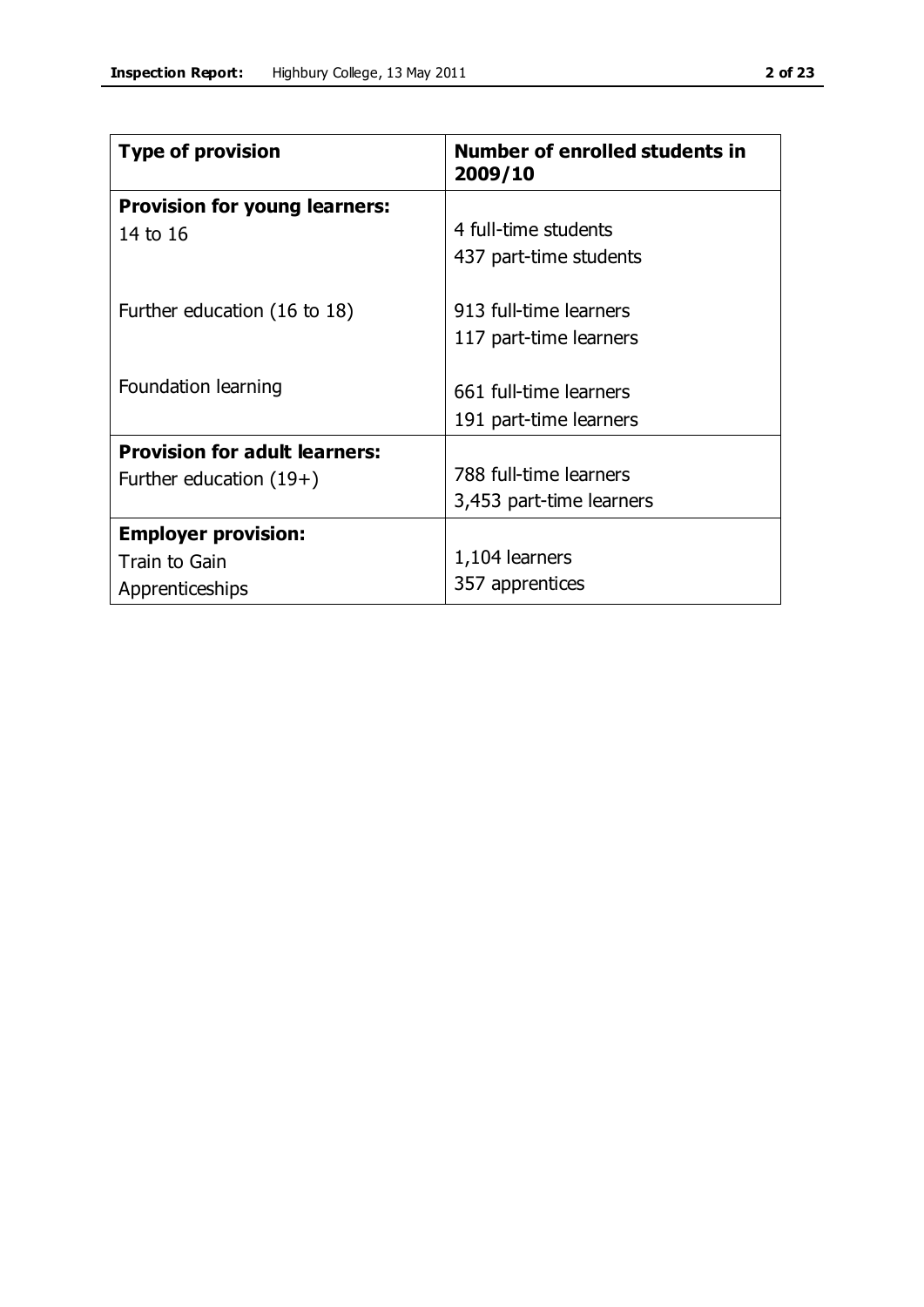# **Summary report**

Grades: 1 is outstanding; 2 is good; 3 is satisfactory; 4 is inadequate

#### **Overall effectiveness of provision Grade 1**

| Capacity to<br><i>improve</i><br><u></u> |
|------------------------------------------|
|------------------------------------------|

|                                                                     | Grade |
|---------------------------------------------------------------------|-------|
| Outcomes for learners                                               |       |
| Quality of provision                                                |       |
| Leadership and management<br>Safeguarding<br>Equality and diversity |       |

| <b>Subject areas</b>                                                     | Grade |  |  |  |
|--------------------------------------------------------------------------|-------|--|--|--|
| Health and social care                                                   |       |  |  |  |
| Construction                                                             |       |  |  |  |
| Hairdressing and beauty therapy                                          |       |  |  |  |
| Literacy, numeracy and English for speakers of other<br>languages (ESOL) |       |  |  |  |

# **Overall effectiveness**

6. Highbury College has improved significantly since its previous inspection and is now outstanding. Staff work hard with students to ensure they achieve their learning goals and most students do. The vast majority of students enjoy their time in college and complete their courses successfully. Success rates are far higher than for comparable colleges in all subject areas, although they are no better than satisfactory for apprentices. Many students develop good workrelated skills, including literacy and numeracy, enabling them to progress to employment or further and higher education. The standard of teaching and learning is good and much is excellent. Most teaching sessions are lively and interesting and the college has excellent learning resources. Students receive outstanding care, guidance and support. The additional support received by some students often proves to be a key factor in their success. However, as staff fully acknowledge, students' attendance rates need to be improved.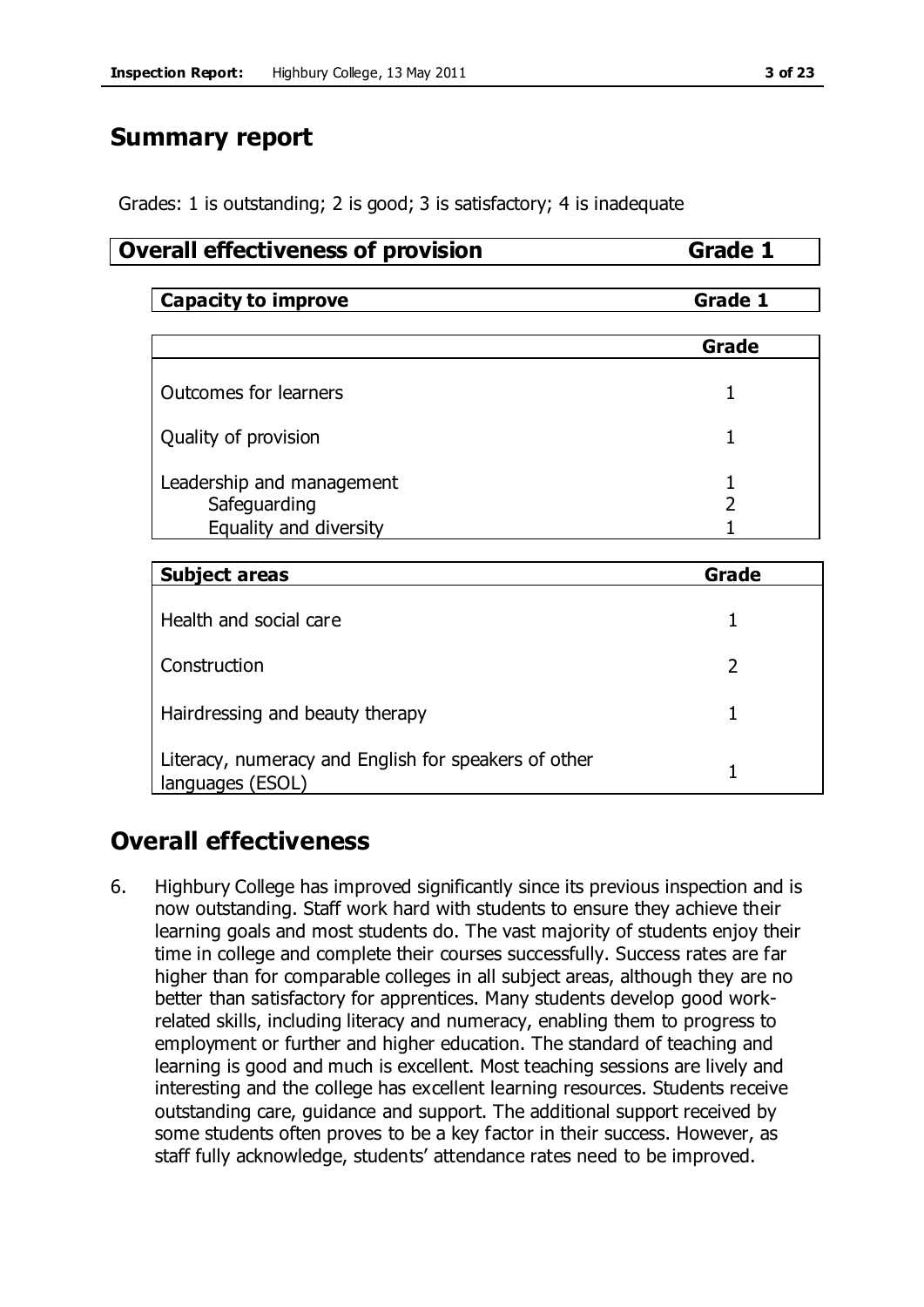- 7. An extensive range of courses is available to students and employers. Students have a broad choice of subject areas, in many cases from entry level to higher education. The outstanding partnerships established by staff, with a wide range of organisations and employers, provide many real benefits for students.
- 8. Leadership and management of the college are outstanding. The Principal, senior managers and governors have established a culture of high expectations for staff and students alike. Students feel safe and the college has good safeguarding arrangements. Excellent promotion of equality and diversity supports the inclusive atmosphere evident throughout the college. Staff take the views of students and employers seriously and often take action to improve things where they can. Staff know the strengths and weaknesses of the college very well. Quality improvement procedures have driven up standards very successfully. The college has high quality accommodation and equipment. It is in strong financial health and offers outstanding value for money. All these features indicate that the college has an excellent capacity to improve further.

# **Main findings**

- Outcomes for students are outstanding. Retention, pass and success rates are very high for students of all ages and at all levels. They are above the national averages for all subject areas, in many cases significantly higher. All groups of students perform well, including all minority ethnic groups and male and female students. Outcomes on work-based learning programmes are good overall, but no better than satisfactory for apprentices.
- Students have very high standards of work and develop very good practical and work-related skills. Many students win awards at regional and national competitions. They make very good progress during their courses and achieve high rates of progresson to further and higher education, and employment. Students' punctuality is good, but attendance rates remain no better than satisfactory.
- Students fully enjoy their time in college and many develop greater selfconfidence and self-esteem. They feel safe in the college and respect is evident among students themselves and with staff. Behaviour is exemplary. Many students participate in voluntary and charity work and make a strong contribution to the local community.
- The quality of provision is outstanding. Teaching and learning are good with much that is outstanding. Teachers use a variety of activities to engage and motivate students. Learning resources are excellent. Staff use information and learning technologies (ILT) and the college's virtual learning environment (VLE) very effectively to enhance learning. In a small proportion of lessons, the individual needs of all learners are not met.
- Assessment very effectively supports students to make progress. Teachers marking students' work give constructive and informative feedback. Comprehensive initial assessments are compiled into group profiles and help teachers to plan lessons well to meet the needs of individuals.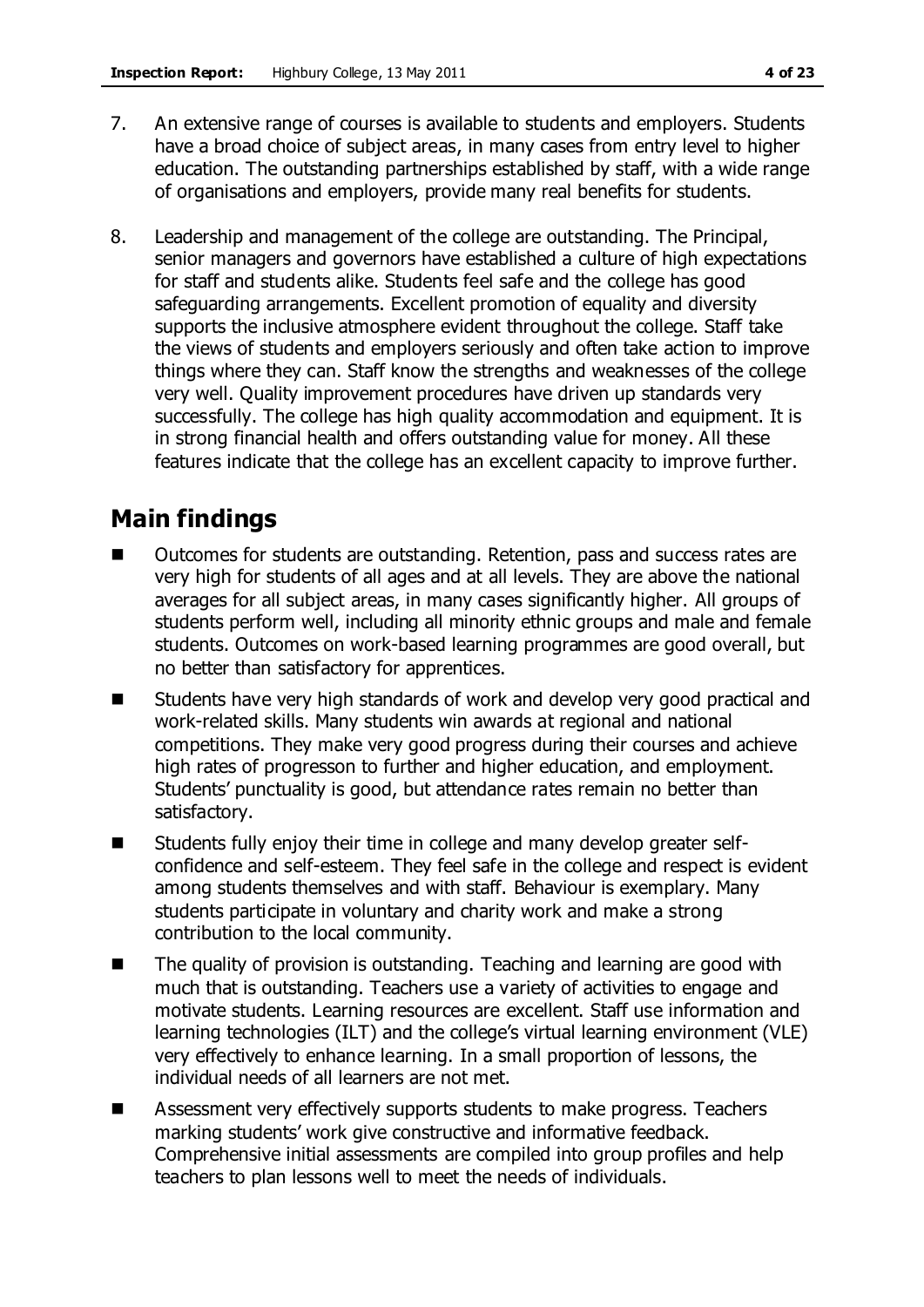- An extensive range of courses provides students with good opportunities for progression. Excellent awareness of, and involvement with, local and national organisations help staff to identify the needs of students and employers and provide them with benefits and services. The college provides a diverse range of activities to enrich the lives of students.
- Very strong partnerships help students to succeed and overcome barriers to education. Close collaboration with relevant agencies is effective in helping vulnerable students and those from under-represented groups to re-engage with education.
- Care, guidance and support are outstanding. Highly effective initial guidance and advice ensures students are enrolled to the most appropriate programme and reduces the likelihood that students will leave. Learning mentors and support staff provide very good specialist support to meet individual student needs. Additional learning support is provided swiftly when required and contributes to the high achievements of students.
- Leadership and management are outstanding, as is governance. Highly effective leadership and detailed strategic and operational planning have led to high standards throughout the college. Acommodation and specialist resources are of high quality. Financial controls are strong and the college provides outstanding value for money.
- Quality assurance arrangements, including self-assessment, are comprehensive and rigorous. Staff make very effective use of management information to monitor and evaluate performance. Curriculum management is very strong and drives improvements.
- The college makes an outstanding contribution to community cohesion. The promotion of equality and diversity is exemplary and helps to make the college highly inclusive, both in its intake of students and in atmosphere.
- Staff value students' views and there are highly effective arrangements to involve students in decision-making processes. Safeguarding arrangements are robust and detailed procedures are in place to ensure students' safety and wellbeing.

# **What does Highbury College need to do to improve further?**

- Improve the attendance of students by ensuring tracking and follow-up procedures are followed closely by all staff.
- Increase success rates for apprenticeship programmes by continuing to monitor the progress of trainees rigorously and ensure they achieve within planned timescales.
- Continue the focus on improving the quality of teaching and learning by sharing the good practice that exists in the college to ensure all teaching sessions meet the individual needs of students.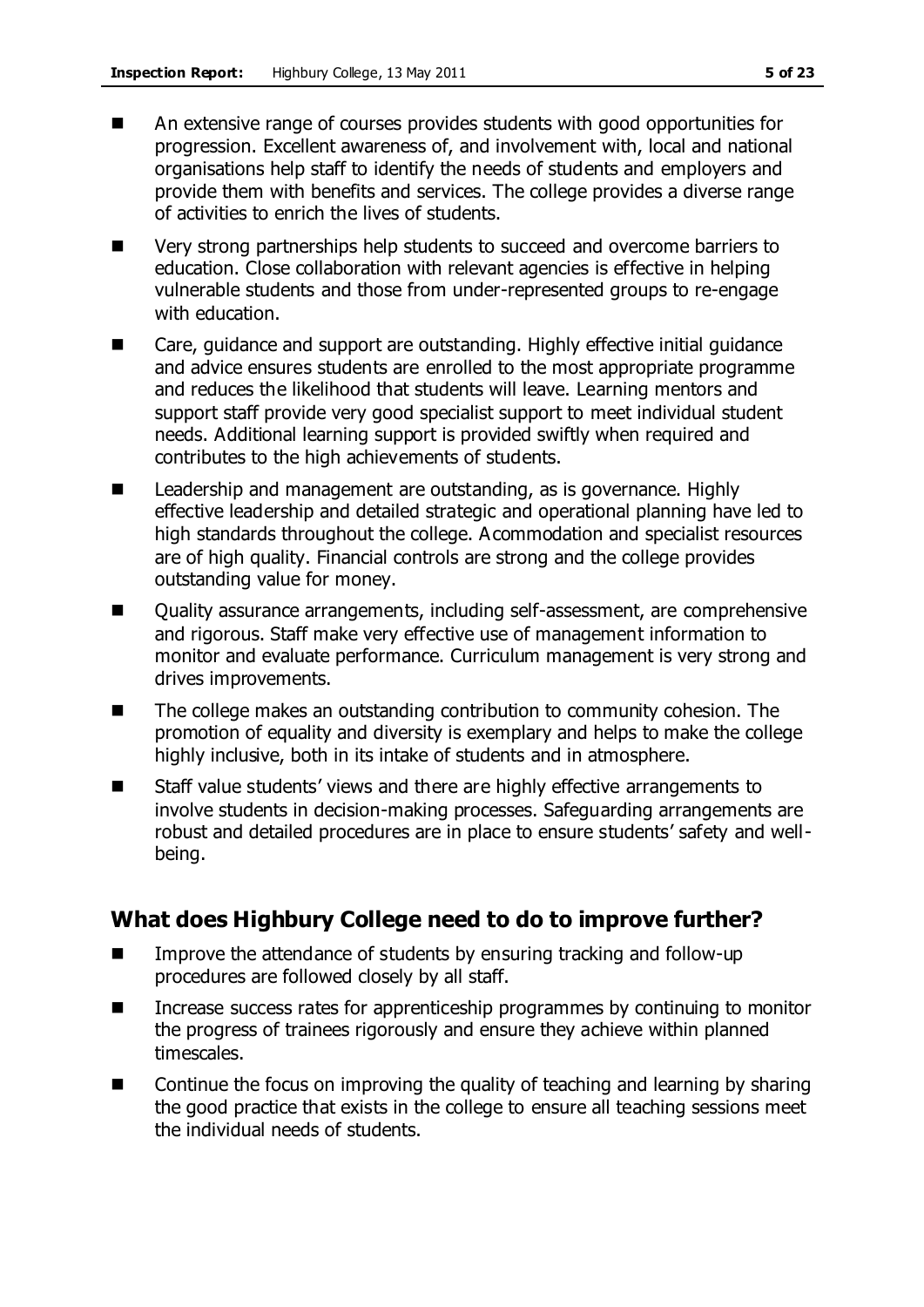# **Summary of the views of users as confirmed by inspectors What learners like:**

- developing personal and job-related skills that will help them in the future
- $\blacksquare$  the friendly atmosphere where they make new friends
- the knowledgeable staff who are freely available when needed
- the informative and interesting lessons and practical sessions
- how staff keep regular contact with part-time students and give them support
- the excellent learning facilities and up-to-date equipment
- the local and accessible location of college centres
- $\blacksquare$  the help and support students get to complete their course
- the wide choice of qualifications.

#### **What learners would like to see improved:**

- the long breaks between some lessons
- $\blacksquare$  the high prices in the canteen.

# **Summary of the views of employers as confirmed by inspectors What employers like:**

- $\blacksquare$  the rapid response by college staff to any requests
- the way staff maintain regular contact and develop a relationship
- $\blacksquare$  the flexible nature of programmes
- the way college programmes complement the in-house training carried out by employers.

#### **What employers would like to see improved:**

 the time students spend travelling for a relatively short period of time in the college.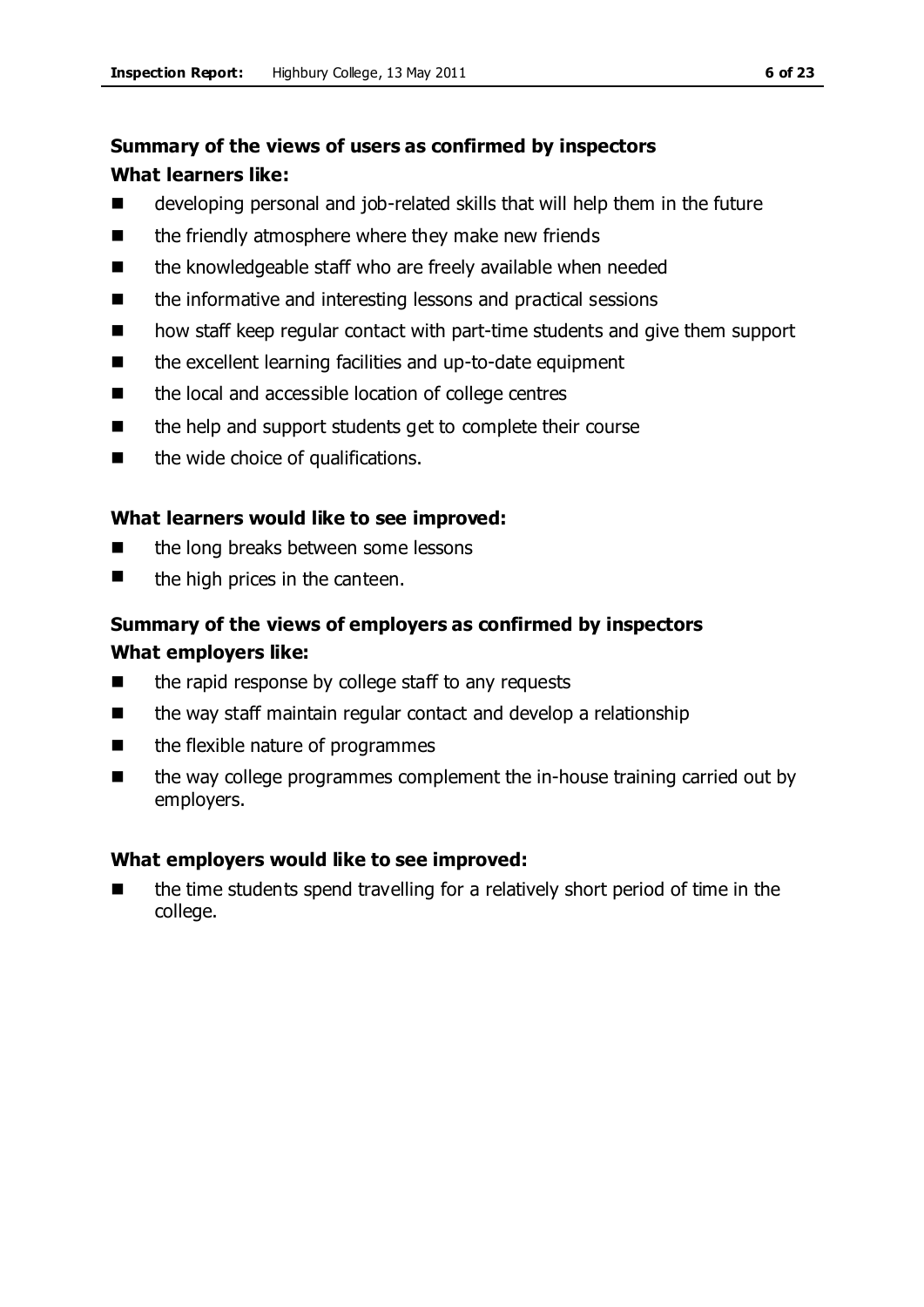# **Main inspection report**

### **Capacity to make and sustain improvement <b>Grade** 1

9. The college has gone from strength to strength since the previous inspection. It was a good institution and now provides outstanding education and training. The overall effectiveness of provision is outstanding in health and social care, hairdressing and beauty therapy, and literacy, numeracy and ESOL, and good in construction. Strengths highlighted at the last inspection have been developed further and areas for improvement tackled successfully. Success rates have improved rapidly in all subject areas and are very high in relation to comparable colleges. A culture of high expectations is now embedded among staff and students. Quality assurance procedures are comprehensive and consistently applied. They lead to improvements, including in subject areas already performing very well. Self-assessment processes are very accurate. The college has developed high quality accommodation and specialist equipment. It has strong financial health and provides outstanding value for money. All these features place the college in an excellent position to maintain and improve its high performance.

# **Outcomes for learners COVID-1 Grade 1**

- 10. Outcomes for students have improved significantly since the previous inspection. Success rates are now outstanding for students of all ages, on long and short courses, and at all levels. They are significantly higher than those of comparable colleges. These results are particularly impressive considering the relatively low levels of attainment of school leavers and adults in Portsmouth.
- 11. Retention and achievement rates are significantly above national figures. In 2009/10, the overall retention rate for students of all ages was 94.8%, compared to the national average of 88.3%, and the overall achievement rate was 97.2% compared to 89.8%. Success rates for each subject area taught in the college are also higher than national figures, in many cases significantly so. However, as acknowledged in the college's self-assessment report, there are low retention rates in a small minority of programmes.
- 12. Outcomes for employer responsive provision are good. Success rates within the planned timescale for students on Train to Gain programmes in 2009/10 were significantly above national averages. However, they were no better than satisfactory for apprenticeship programmes.
- 13. Staff work hard and are successful in ensuring there is no attainment gap for any group of students. Students of all minority ethnic groups represented in the college perform above the national averages. Female students of all ages succeed at a slightly higher rate than males, but success rates are high for both genders. Students with a declared disability and/or learning difficulty have higher overall success rates than other students.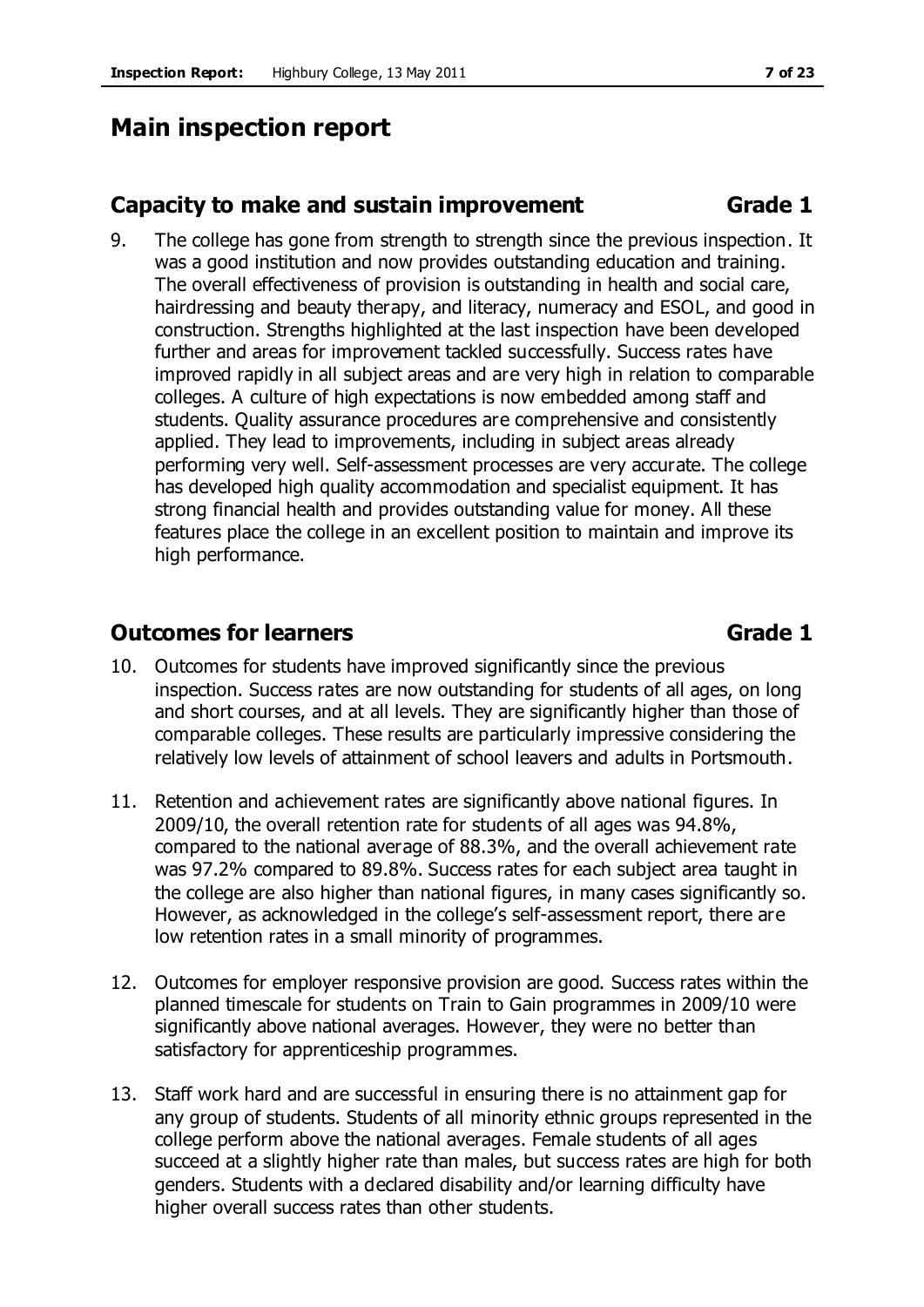- 14. Students make good progress taking into account their previous attainment. Progression rates to further study, higher education or employment are high. In 2009/10, 90% of school pupils aged 14 to 16 studying part-time at the college achieved and almost all progressed to courses, either at the college or other providers, or gained employment. Staff place a high priority on improving students' attendance rates, but they remain stubbornly no better than satisfactory. Punctuality is good.
- 15. The standard of students' work is very high, with good development of practical and work-related skills. Students take great pride in their achievements, some winning national skill awards. Staff work hard to raise the aspirations of students and many make very good progress in developing their personal and social skills. Students improve their literacy and numeracy skills very well and have a clear awareness of potential career opportunities.
- 16. Staff have fostered a strong culture of respect between students themselves and towards staff. Students' behaviour is exemplary. They feel safe in the college and greatly enjoy their time studying. Many make a strong contribution to the local community by undertaking a broad range of voluntary and enrichment activities. Students participate with enthusiasm in activities that raise their awareness of healthy living.

# **The quality of provision Grade 1**

- 17. Teaching, learning and assessment are good with much that is outstanding. Teachers are well qualified and have a very strong focus on supporting students to achieve. The large majority of lessons are lively and interesting. Teachers use very effective questioning and answering techniques to engage students and check their understanding. Teachers use ILT confidently, giving lessons a brisk pace and challenging students appropriately. They use teamwork and peer assessment particularly well to motivate students.
- 18. In a small minority of lessons, teachers do not take full account of the needs of different students and miss opportunities to develop higher level skills. Teachers give equality and diversity issues a high priority and promote them well in many lessons. However, the college acknowledges the need to improve the recording of equality and diversity activities within lesson plans and schemes of work.
- 19. College procedures for evaluating the quality of teaching and learning by observing lessons are rigorous and accurate. Observers have an appropriate focus on whether effective learning is taking place and judgements are moderated thoroughly. The college is committed to improving satisfactory and inadequate teaching and has effective mechanisms to support teachers to improve their performance. The college makes good use of observations to identify areas for improvement and to share good practice, focusing on particular themes in lessons, such as equality and diversity or meeting the needs of individual students.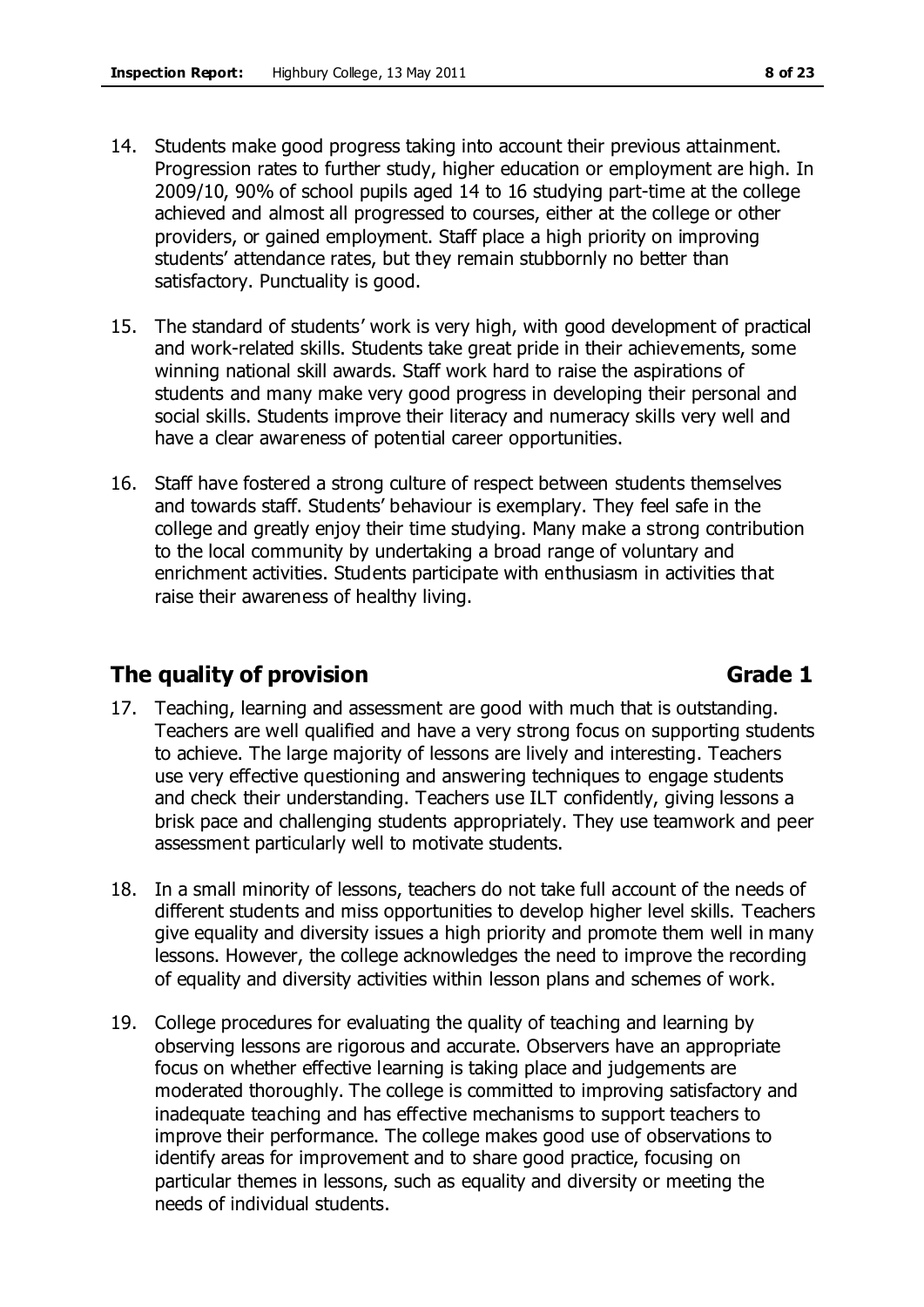- 20. Learning resources are excellent. The college promotes the development and use of ILT to enhance learning particularly well. Development of the VLE is a key part of the college's long-term strategy and vision for learning and there is a clear framework and timetable for its continued implementation across the institution. The college provides much support and training for ILT and reports on its use effectively through the course review process. Good examples of the use of ILT in the curriculum include using the VLE as an interactive tool for marking students' work, the use of digital photography to record evidence and incorporating the use of web-assisted video sites in practical lessons to demonstrate skills.
- 21. Assessment is very good. Teachers mark students' work carefully and give them detailed, probing and evaluative comments to encourage them to extend their ideas. Teachers also take care to correct any spelling and grammar mistakes. Internal verification processes are rigorous and accurate.
- 22. Results of the effective initial and diagnostic assessments are used by teachers to compile detailed profiles of the students in each group. Teachers use these profiles to ensure that students are extended and challenged in lessons, as well as supported.
- 23. The extensive range of provision meets the needs of users extremely well. The majority of subject areas provide courses from entry level to higher education, providing coordinated progression routes. In many subjects, students have a broad range of options to best suit their needs and career aspirations, with specialist skills often available. The college has developed a wide range of additional provision for vulnerable students and those from under-represented groups. Of particular note is the work to provide opportunities for local school children who have been, or are at risk of being, permanently excluded from school.
- 24. Staff work very well to identify and meet the needs of local and national employers. They have an excellent understanding of employment markets and use this information intelligently to anticipate future demands for particular skills. Close liaison with employers helps to maximise employment and work placement opportunities for students.
- 25. The college provides a diverse range of activities to enrich the lives of students. Activities include social, cultural, sporting and enterprise-based work. Care is taken to ensure students with learning difficulties and/or disabilities are integrated into all aspects of college life. For example, the college's Highbury Theatre Company put on productions involving these students. Multicultural festivals and activities contribute well to social integration, with students both organising and participating in activities. Events and competitions give students the opportunity to experience realistic and challenging work environments. For instance, hairdressing and beauty therapy students are recording a radio programme with a local radio station.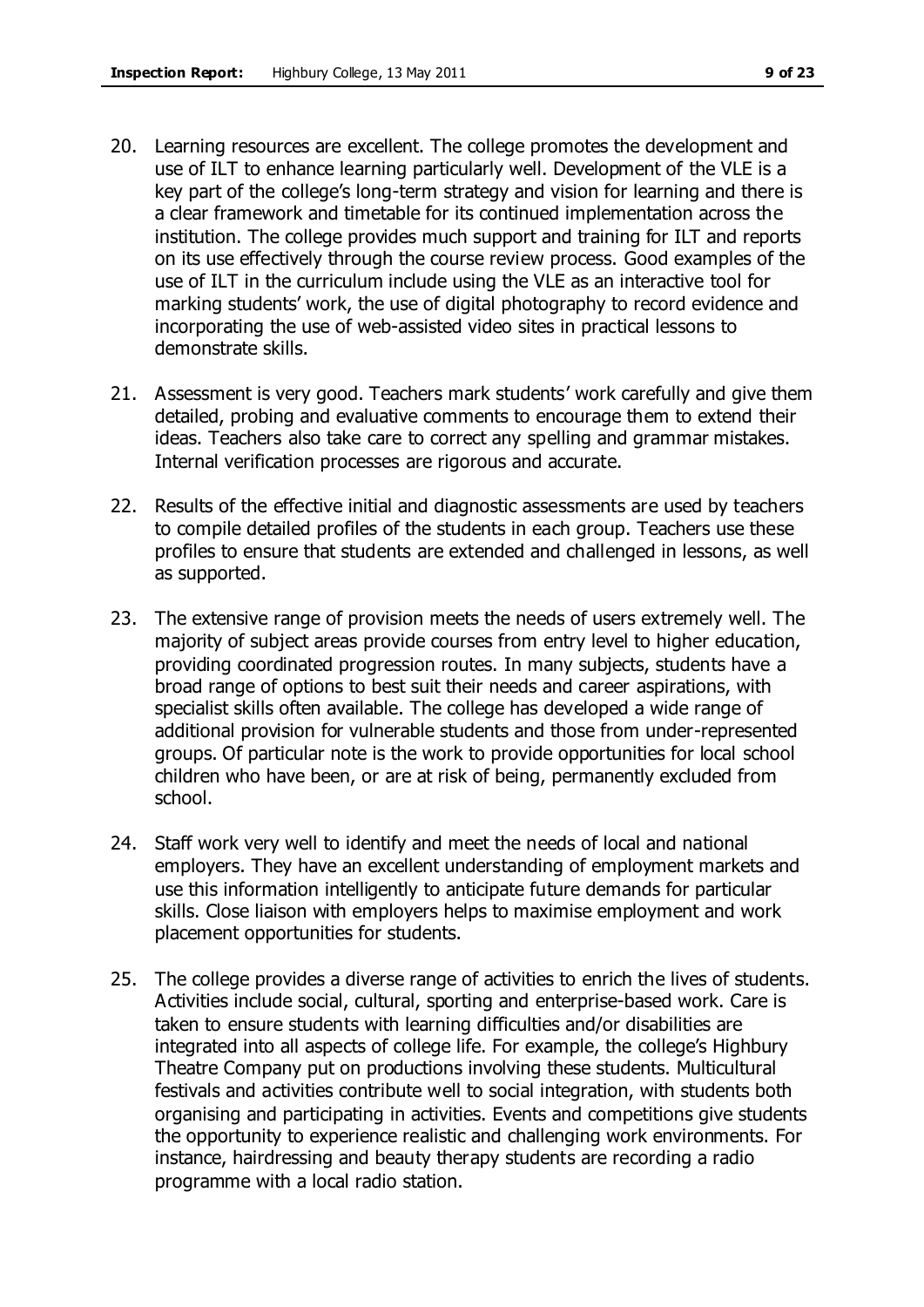- 26. The college has established itself as the partner of choice for a wide range of groups and partnership work is outstanding. Staff collaborate closely with many organisations, to their mutual benefit and that of students. For example, excellent work with Portsmouth City Council has resulted in the creation of a 'one-stop shop' in the city centre which is valued by students and potential students as a good source of information and support. Staff have worked particularly well with local agencies to identify and provide support for young people not in education, employment or training, looked after children and children missing from education. The college has also worked well with a mental health charity to provide education and training for people recovering from illness. Outcomes for all these groups are very positive.
- 27. The college is very outward-facing in terms of what it provides and it makes a significant contribution to community cohesion. Much collaboration is geared towards sustainable development. For example, construction staff offer training on solar power and rainfall gathering systems and other departments focus on procuring resources from suppliers who use sustainable sources.
- 28. Care, guidance and support are outstanding. Well-qualified staff and careers advisors have extensive links with schools to promote recruitment and to ensure students are on the most apporpriate course. Students receive good advice about suitable progression pathways. Learning mentors provide very good support for students on personal, welfare and financial issues. Flexible and personal support is provided, such as arranging individual timetables to reduce travel costs for students. College counsellors are available for students and extensive links are in place with relevant agencies when referrals are appropriate. Vulnerable students and looked after children receive very effective help and support. The reporting of students' progress to parents, carers and employers is good.
- 29. Staff ensure that all students identified as needing additional support receive it quickly. Teachers and support staff liaise very well to provide excellent additional support. Personal learning plans have specific targets and action plans and are used well to monitor and record student progress.

### **Leadership and management Grade 1**

- 
- 30. Leadership and management are outstanding. The Principal, senior managers, governing body and staff focus relentlessly on the core college aim of enabling students to achieve. A culture prevails where high expectations and aspirations are normal. The celebration and reward of success are key features of the college. Planning is thorough and comprehensive. Managers take careful account of national and local priorities, including employers' needs, while reaching out to groups of vulnerable students, such as those with mental health issues or offenders. Teachers and support staff agree challenging targets that are mostly achieved. Support staff contribute fully to the achievements of students and the success of the college. For example, staff absence has fallen as a result of arrangements introduced by human resources' policies.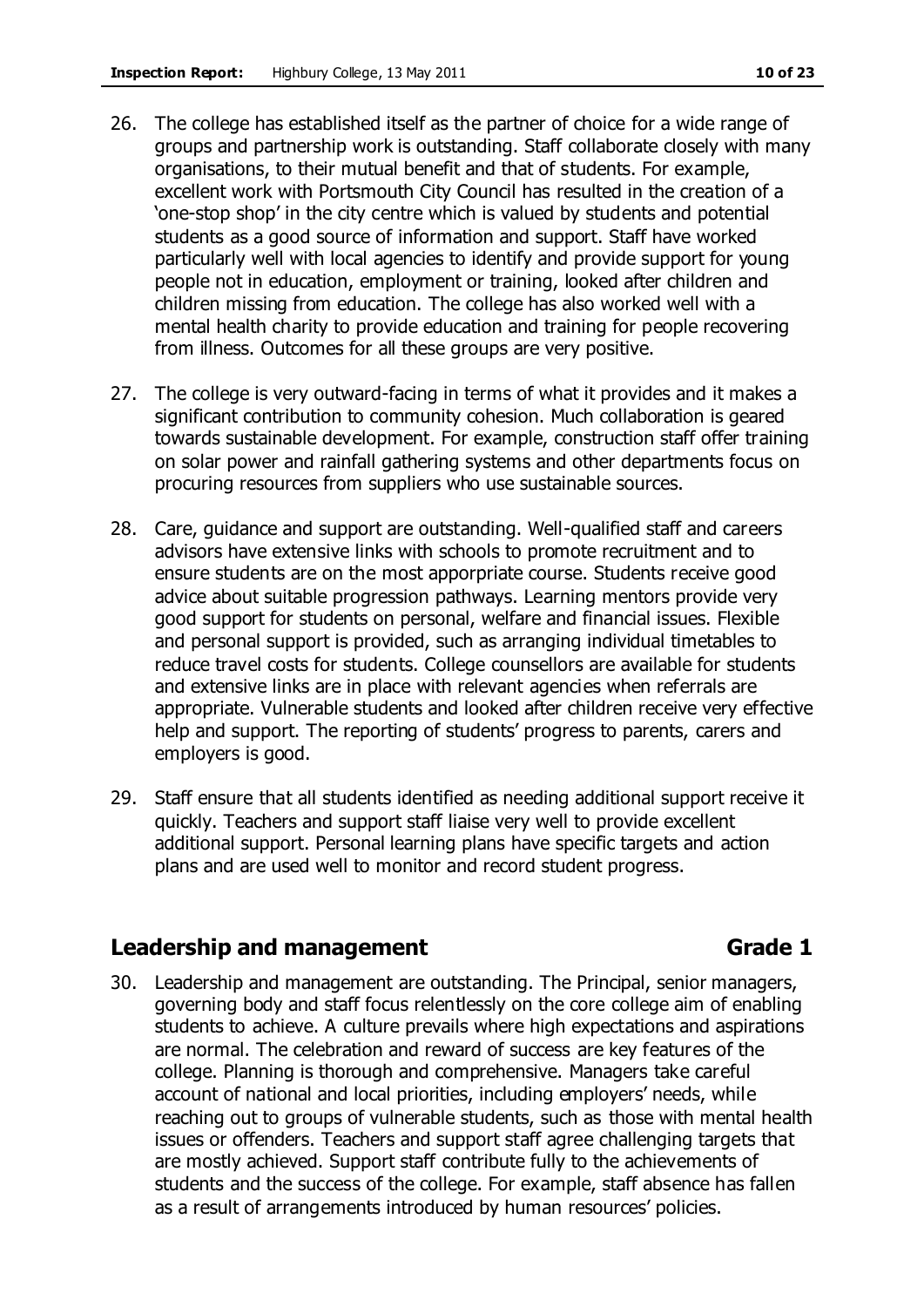- 31. Curriculum management is very strong and managers are highly effective in driving improvements, sharing good practice and working effectively as a team. Managers are responsive and supported very well to develop their entrepreneurial skills and so broaden provision, including internationally.
- 32. Governance is outstanding. The governing body is highly effective in supporting and challenging the strategic direction of the college. A well-structured governor liaison scheme enables them to become more involved with staff and students. Many are highly knowledgeable about the work of the college. Governors have a broad set of skills and experience, enabling them to monitor academic and financial performance rigorously.
- 33. Procedures for safeguarding are good. Staff and students feel the college provides a safe learning environment. Each campus has effective designated managers who meet regularly and have established rigorous procedures for safeguarding and health and safety throughout the college. However, a small minority of learners do not have a good understanding of the college's safeguarding processes. All staff and governors have received appropriate training on safeguarding procedures. Rigorous checks are carried out to ensure the suitability of all staff, governors and volunteers working in the college. Safeguarding information is maintained on a comprehensive single record which also contains details of safeguarding training for each individual.
- 34. Extensive liaison takes place with external agencies, including particularly strong links with the probation service and local police. These partnerships help staff to keep students safe and aware of dangers. All potential students are invited to declare any criminal record they may have when enrolling and support is provided to those who choose to do so if required. An uncompromising approach is taken to ensure safe working practices and staying safe. Health and safety is prioritised and careful risk assessments are carried out for all relevant activities. Staff have a very clear understanding of issues relating to bullying and harassment, including cyber-bullying.
- 35. The promotion of equality and diversity is outstanding. Staff plan awarenessraising activities with students well. The college is a very inclusive community and social and educational inclusion is exemplary. The proportion of students from minority ethnic heritage is higher than in the local community and has increased since the previous inspection, as has the number of students with learning difficulties and/or disabilities. The college recognises that the proportion of staff of minority ethnic heritage is slightly lower than the local population. It is taking steps through local and national agencies to rectify this, including measures such as an innovative internship programme.
- 36. The monitoring and analysis of data on the performance and satisfaction of different groups of students is extremely detailed. No consistent attainment gap is found for any group of learners in the college. Any areas of difference are tackled effectively, as staff have a very good understanding of the reasons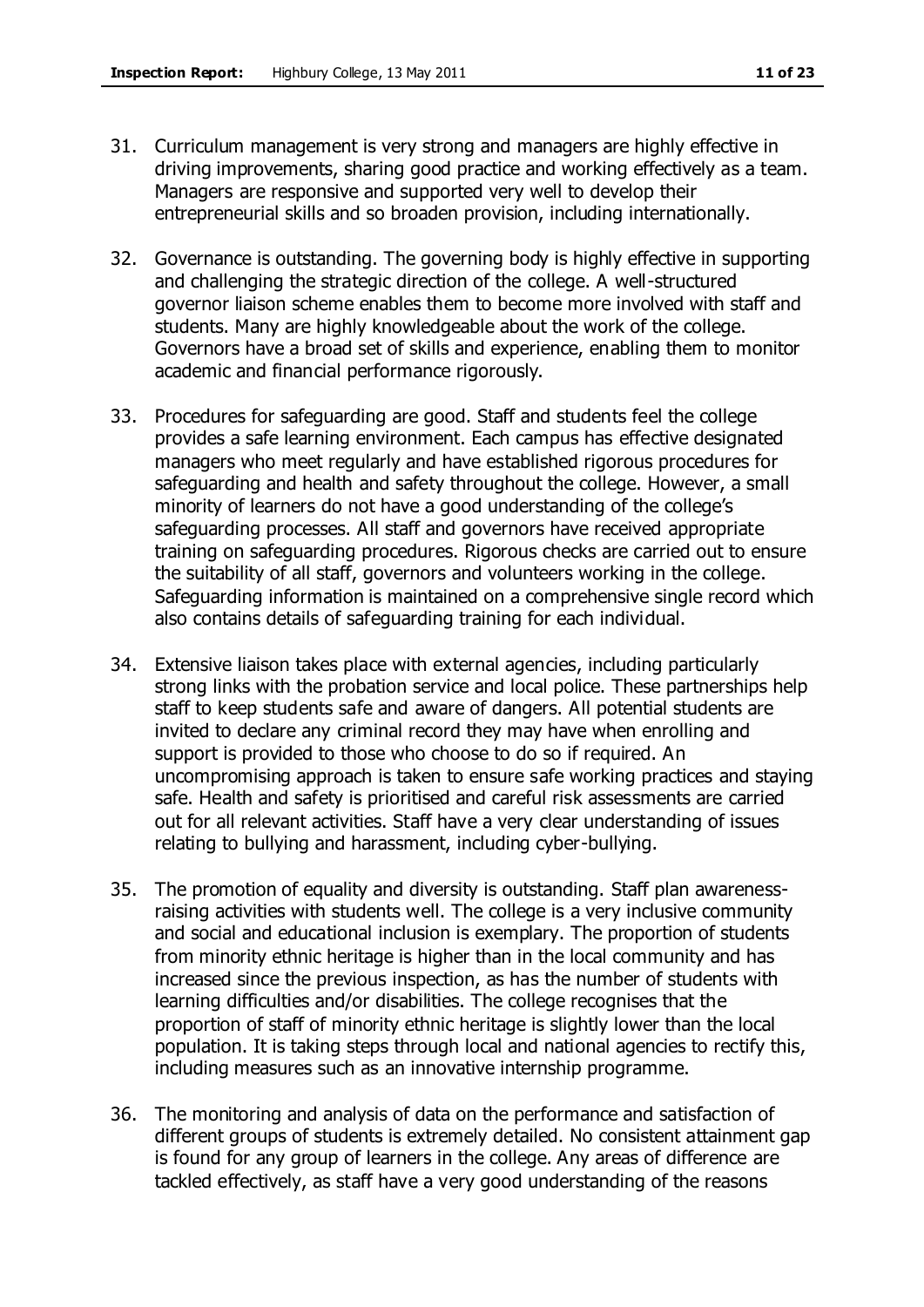behind any discrepancy. Staff review all policies and procedures very thoroughly to assess any adverse impact on particular groups.

- 37. Staff use the views of students and employers very well to promote improvements. Issues raised are dealt with promptly. Student representatives attend a wide range of college meetings, including senior management team meetings that have a focus on students' views. Students are involved in the appointment of new teaching staff. Staff engage with a wide and increasing range of employers. Meetings comprising employers and staff ensure courses meet the needs and expectations of employers. Staff respond responsively to employers' requests, such as varying the attendance patterns of students to suit their business need.
- 38. Quality assurance procedures are highly effective and lead to rapid improvements. The self-assessment process is thorough, detailed and accurate, with much agreement between the college's judgements and the findings of inspectors. Curriculum area self-assessment reports highlight good practice very well and actions for improvement are monitored regularly. Subject area review meetings, led by the Principal, focus closely on the performance of students and result in a very clear picture of why students may be underperforming. The Principal and senior managers meet monthly with course teams of underperforming courses to monitor the effect of agreed improvement actions. Management information is accurate and used very effectively by staff at all levels to inform performance and actions. Plans are underway to evaluate the impact of staff development more effectively and to improve the attendance of part-time staff at college development days.
- 39. Resources are managed very well and the college provides outstanding value for money. Governors and managers have overseen the building of a high quality college estate while achieving a position of outstanding financial health.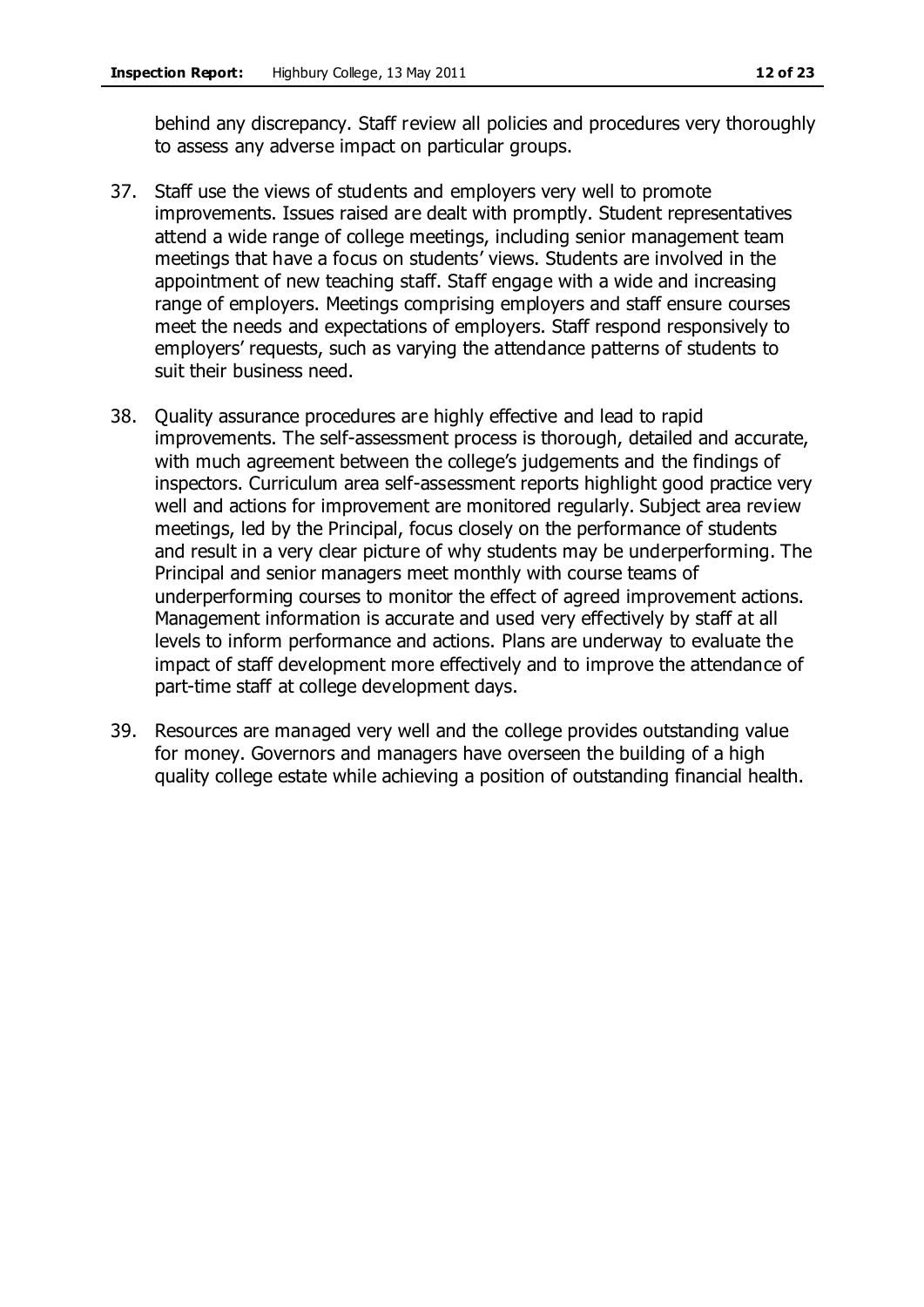# **Subject areas**

# **Health and social care Grade 1**

### **Context**

40. At the time of inspection, 63 students, mainly 16 to 18 year-old and predominantly female, study a range of full-time BTEC courses in health and social care from entry to advanced levels. Approximately 109 adult students, one of eight of whom were male, were taking NVQ programmes at levels 2, 3 and 4 and leadership and management for care services at level 4. Eighteen local school pupils study part-time courses. In addition, other short courses are provided, such as the certificate in health and safety and a range of distance learning and bespoke employment-related programmes.

### **Key Findings**

- Outcomes for students are outstanding. Success rates are high for the majority of courses. They improved dramatically for BTEC courses in 2008/09 and this position was maintained in 2009/10. For work-based learning provision they are significantly above national averages and continuing to improve.
- Students enjoy their learning, use their time productively in lessons and produce a high standard of work. Some students demonstrate a particularly high level of understanding relative to the level of their course. Students develop good employability skills through their lessons, tutorials and work experience.
- Staff are keen to ensure that the time students spend in college has a positive impact on the choices they make in their personal lives. For example, some students now cook healthier meals at home. Students make a significant contribution to the local community through fund-raising and voluntary work, which has developed their understanding of other people's lives.
- The quality of provision is outstanding. Teaching and learning are good. Staff and students have excellent working relationships. Staff encourage students to aim high and support them well in lessons. They use ILT confidently in lessons and independently for research. However, in a few lessons teachers do not stretch and challenge students sufficiently.
- Students receive prompt and constructive feedback on their work and effective use is made of peer and self-assessment to encourage students to improve their own skills.
- Care, guidance and support are excellent. Staff provide students with intensive support and set clear goals and boundaries for their success. Students at risk of underperforming are identified quickly and provided with strategies to succeed, such as an individualised timetable or support from a mentor. However, retention rates for first diploma students, and students' attendance rates generally, remain no better than satisfactory.
- Staff have established strong and productive links with a wide range of schools,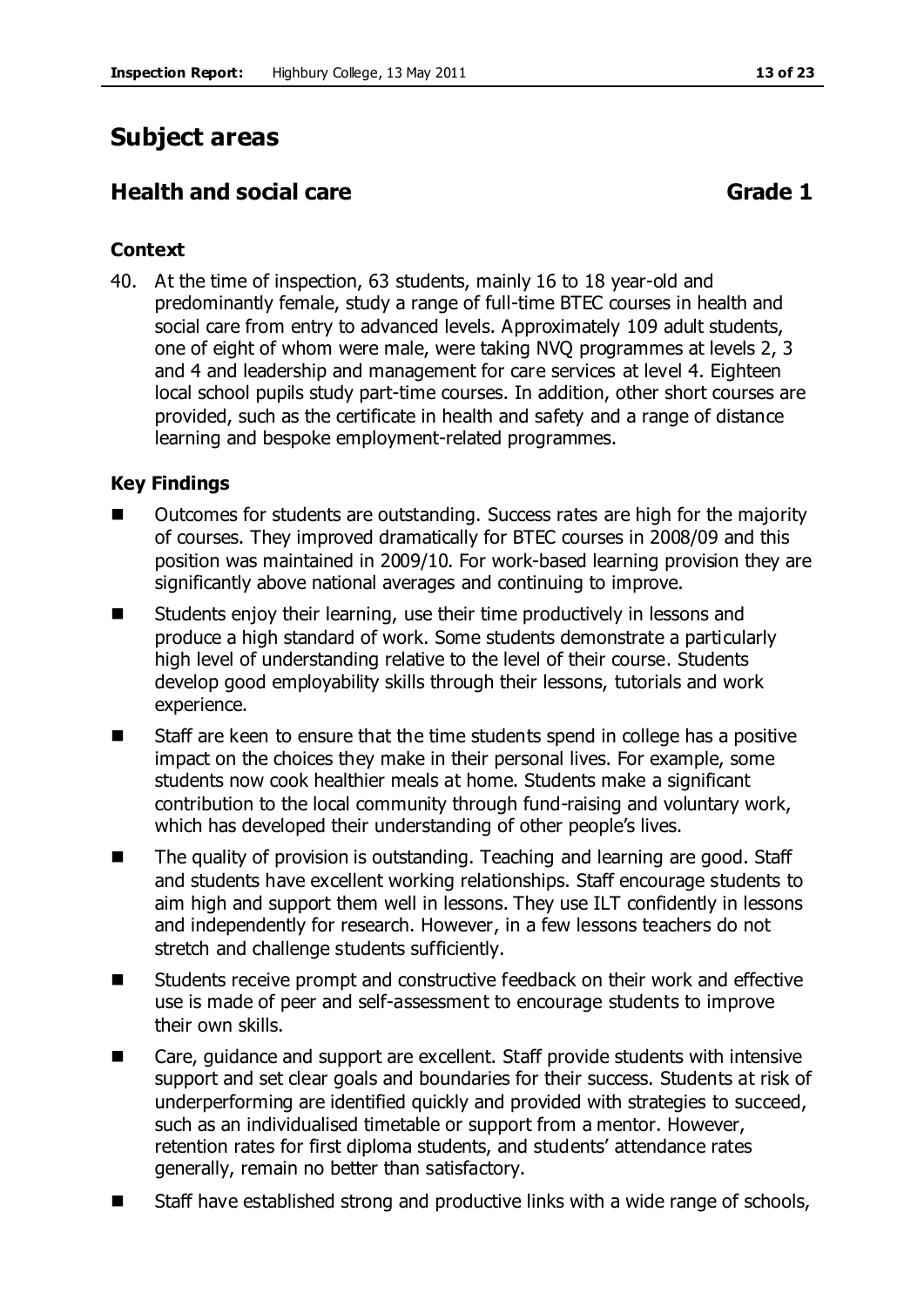employers and community groups. They work collaboratively with employers to develop courses. Visits from organisations such as the Association for the Blind enhance the learning experience of students.

- Outstanding leadership and management drive improvements. Staff share the same vision and values to promote the success of their students. A culture of continuous improvement prevails. The sharing of good practice is encouraged and new or inexperienced teachers are supported well.
- Excellent working relationships are fostered between teachers and students, who treat each other with respect. Any inappropriate behaviour is not tolerated and is dealt with effectively, and students feel valued and safe in college.
- Safeguarding procedures and the promotion of equality and diversity have a high priority. All staff receive appropriate safeguarding training. Students know how to report problems they may have and are aware of relevant issues such as cyber-bullying. Staff challenge stereotypical attitudes effectively through a range of activities, although sometimes equality and diversity issues are not promoted in lessons when the opportunity arises.
- Rigorous quality assurance monitoring processes are well understood by all staff. The self-assessment process is accurate. Staff place considerable emphasis on improving the standard of teaching and learning. Staff use students' achievement data very effectively to monitor the effectiveness of provision.
- Employers' views are gathered very well through formal surveys, telephone conversations and assessor visits to the premises. Students are consulted extensively through focus group meetings, on-line surveys and act as representatives for their course. The views of users inform future planning and action is taken to address their concerns.
- Teaching accommodation and specialist resources are exemplary. The nursery room, palliative care room and dental surgery are used well and stocked with relevant, contemporary learning aids and resources.

### **What does Highbury College need to do to improve further?**

- Raise the quality of teaching and learning further by ensuring students are challenged and extended more fully in lessons to develop higher level skills of evaluation and analysis.
- Develop more targeted support mechanisms for first diploma students to improve their retention rates and raise students' attendance rates generally.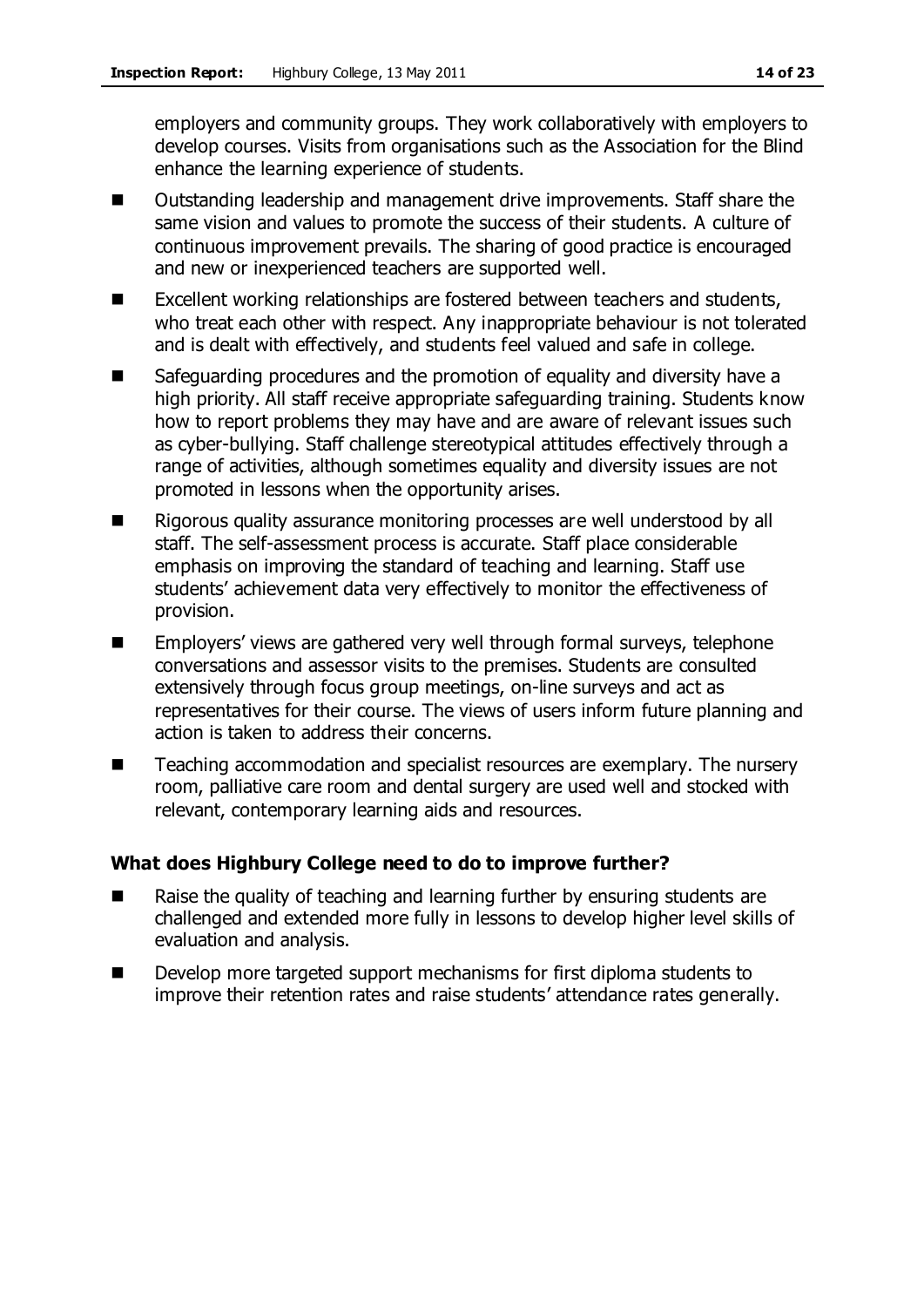# **Construction Grade 2**

#### **Context**

41. At the time of inspection, there were 1,212 students on construction courses. Craft courses include brickwork, carpentry, plastering, painting and decorating, tiling and groundwork, with 345 full-time and 317 part-time students. Plumbing programmes had 171 students, gas installation had 267 and 152 were studying the built environment. Also, 181 school pupils aged 14 to 16 from 19 local schools attended part-time courses. The majority of construction provision is located at the Northarbour Centre, with built environment courses at the Highbury Campus and school pupils taught at the Apex Centre in Havant.

#### **Key findings**

- Outcomes for students are good. Success rates are well above the national averages for the large number of students taking foundation and intermediate level courses, although they are below them for the smaller number of advanced level students. Overall outcomes in work-based learning are satisfactory, but low for advanced apprentices.
- The standard of students' work is very high. Carpentry and joinery students on intermediate courses demonstrate knowledge of roofing structures far in excess of what is expected. Similarly, plumbing students have high levels of practical competence in installing bathroom and heating systems. Many students have acquired wide-ranging knowledge on technical aspects of their trades.
- **Progression rates for students are high. They are outstanding for school pupils** aged 14 to 16, with around one half of those undertaking the programme in 2009/10 continuing to study at the college when leaving school. Many students starting at foundation level progress to intermediate and advanced courses and some secure places at university.
- Students make an outstanding contribution to the community. For example, students from all subject areas of construction renovated a local vicarage to a very high standard. Another project involved them installing energy-saving equipment in a residential home for people with autism, and measuring the effectiveness of energy-saving initiatives by comparing bills with an identical house before renovation.
- The quality of teaching and learning is good. Students enjoy both practical and theory sessions. Theory lessons involve a variety of activities that maintain the interest of students and teachers use ILT effectively. Teachers plan practical sessions well, with students agreeing individual objectives with the teacher at the start of the each session. Students wear appropriate personal protective equipment and follow the correct procedures when using potentially dangerous equipment.
- The breadth of construction courses is very good, covering a wide variety of trades and professions from entry level through to foundation degree.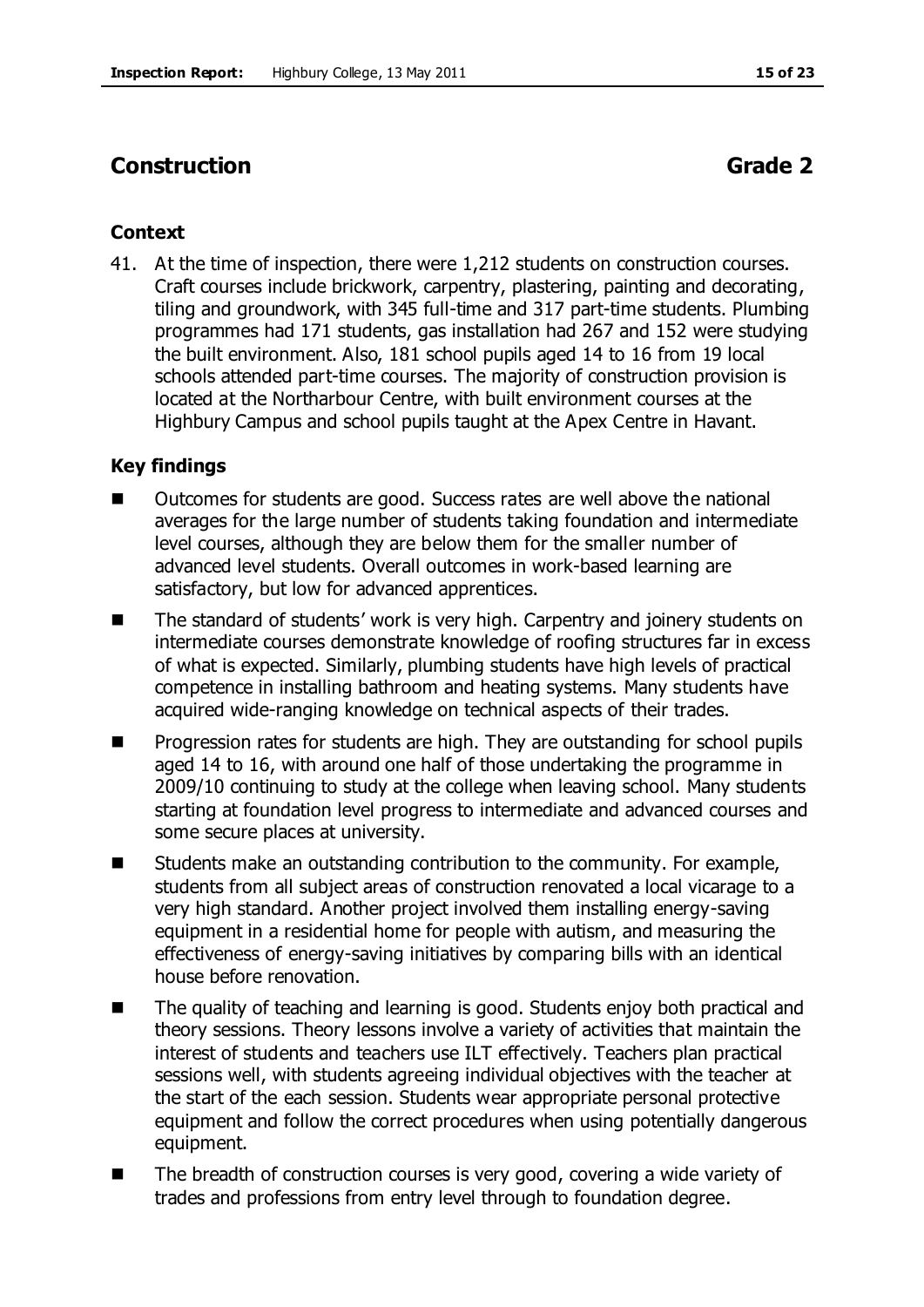Employers' needs are met well, for example by changing the timings of dayrelease programmes in order to meet varying work patterns. Individual timetables are arranged for students to fit in with childcare and work patterns.

- Construction staff have outstanding links with industry. Collaboration with large national companies and sole traders has increased the availability of work placements for many students, and in some cases has led to employment. Employers from specialist companies make presentations regularly to students. Partnerships with schools are very good. Pupils from 19 local schools, including pupil referral units, attend the Apex Centre studying entry-level qualifications.
- Care guidance and support are good. Students are recruited onto foundation and intermediate courses which match their aspirations and abilities, although this is not always the case for advanced level provision. Thorough initial and specialist diagnostic assessments help staff identify where students have additional learning needs. Students benefit from good support and they are clear about what to do if they need help either with their studies or personal issues.
- Leadership and management are good and very effective in securing rapid improvement in success rates. Students are only withdrawn after exhaustive efforts to provide support or find alternative provision. Management of programmes for 14 to 16 year-olds is outstanding with individual progress closely monitored and communication with schools frequent and detailed.
- Safeguarding procedures are outstanding. The recreational area in the main construction centre provides a focus for all welfare issues and staff are readily available to support students on personal or academic issues. Specialist speakers from the National Health Service and other agencies visit frequently to speak on a variety of health and welfare subjects. Very high standards of students' behaviour are evident.
- The promotion of equality and diversity is good. Equality and diversity have a high profile and staff work regularly with girls' schools and community groups to attract under-represented groups into construction.
- The self-assessment report identifies accurately the main strengths and areas for improvement in construction. Staff and students are involved closely in the process. Meetings involving courses representatives are well-attended and discreet meetings are arranged to gather the view of female students and those of black and minority ethnic heritage. Staff make changes as a result of feedback from students, for example to catering and prayer room arrangements.
- All centres offer a secure and welcoming learning environment where students feel safe. Accommodation is exemplary and there is a good supply of capital equipment and consumable materials. Construction provision provides very good value for money.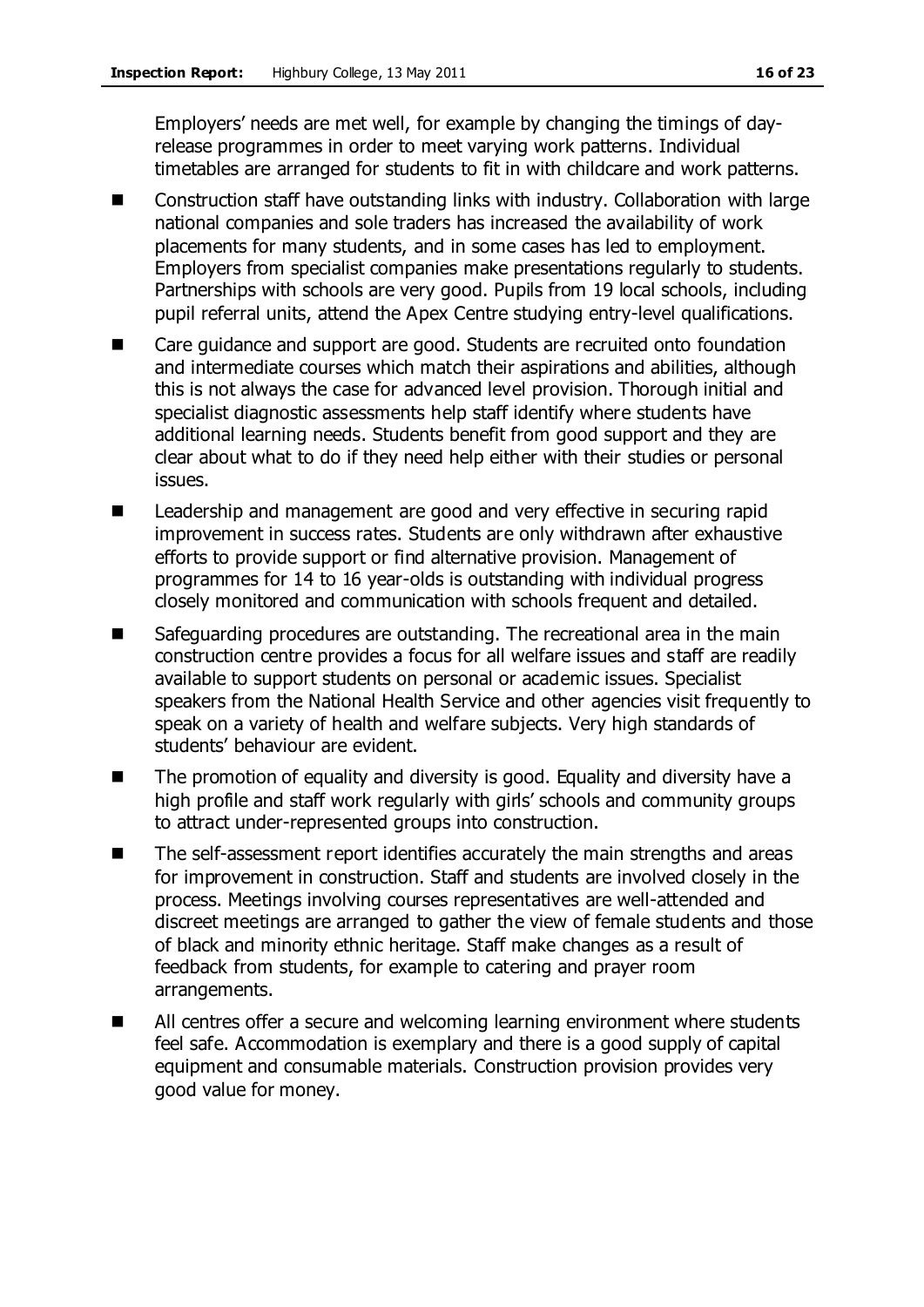### **What does Highbury College need to do to improve further?**

**IMPROVE SUCCESS rates on work-based learning programmes, particularly at** advanced level, by ensuring more rigorous recruitment and initial assessment practices are carried out.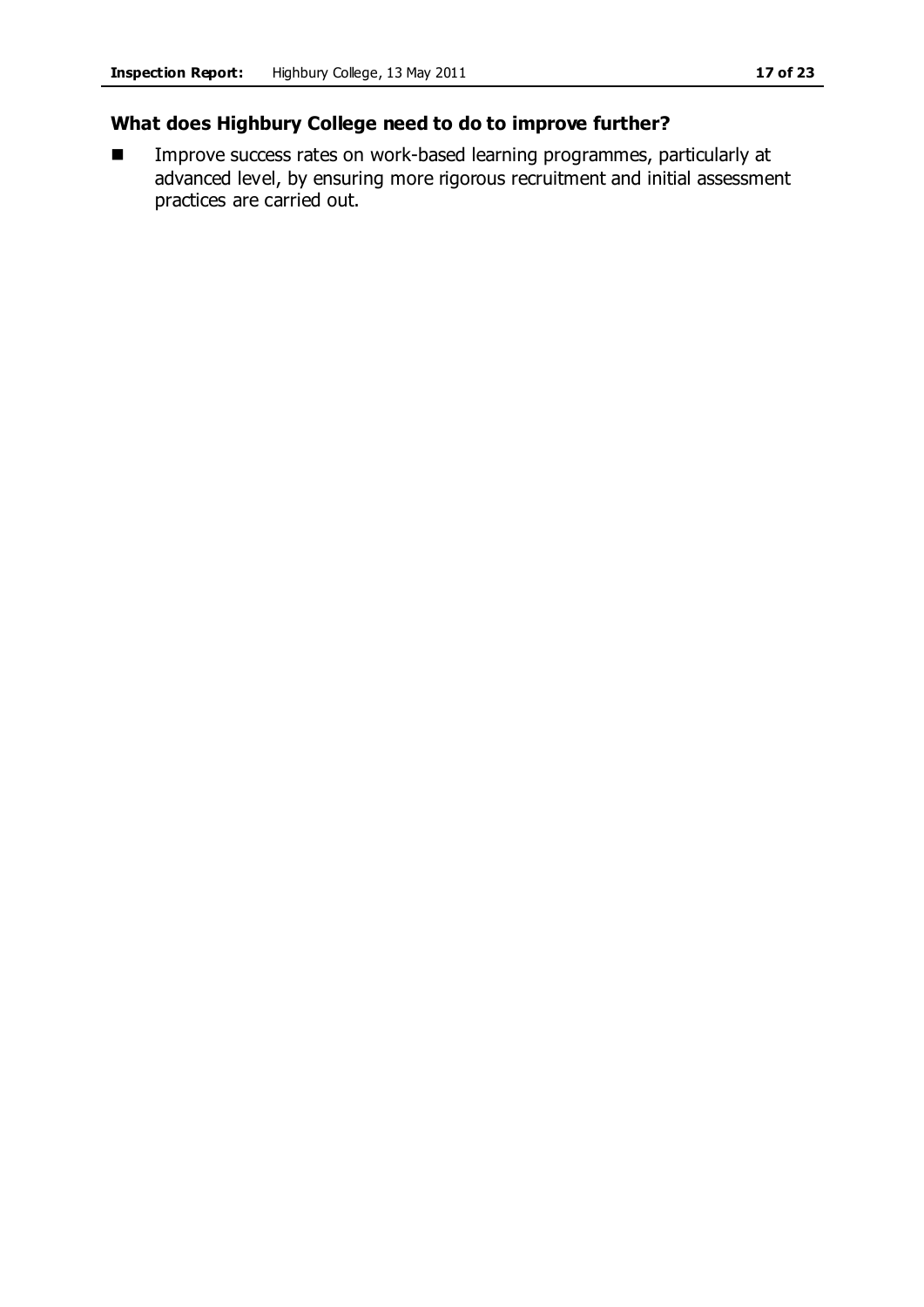# **Hairdressing and beauty therapy <b>Grade 1** Grade 1

#### **Context**

42. Beauty therapy and hairdressing courses are provided for full-time and parttime students from foundation to advanced levels. During the inspection, there were 63 school pupils aged 14 to 16 from local schools and pupil referral units, 364 students were aged 16 to 18 and 226 were adults. There were 72 apprentices. Some 3% of students are male and 5% are from minority ethnic groups. Programmes are offered at the Highbury Arundel Centre in the city centre and the Highbury Campus.

#### **Key findings**

- Outcomes for students are outstanding. Success rates for beauty therapy programmes are all well above national averages with several courses having 100% success rates. They are high for hairdressing courses also. Success rates for apprenticeships over the last three years have been at least satisfactory and currently for 2010/11 they are high. Success rates for 14 to 16 year-old students are outstanding.
- Students develop very good employability skills, adhering to professional dress codes and displaying high levels of customer service. Students develop particularly high levels of practical skills with innovative work being produced by students preparing for competitions. Progression is good from one level of programme to the next and to employment.
- Students feel extremely safe in college. Safe working practices to protect both students and clients are followed strictly. For example, students protect the skin of clients carefully when colouring and always disinfect tools when appropriate. Students' healthy lifestyles are promoted well in tutorials and lessons. Students raise funds for national and local charities, work with people from disadvantaged groups and carry out demonstrations in the local community.
- Teaching and learning are very good. Learning is well-planned. Students set their own challenging targets, make particularly good use of their time and peer-assess finished work. When planned activities are finished early students undertake additional work. In an outstanding session observed by inspectors, students carried out skilful demonstrations of long-hair work to each other.
- Teachers use a wide variety of innovative strategies to assess learning. For example, students worked together to produce a labelled model of hair. Resources to support teaching, and the availability of clients, are particularly good. Teachers make good use of ILT. Students upload assignments on the VLE for teachers to mark and make podcasts of their work. Staff are well qualified, experienced and commercially competent.
- Assessments are very well planned. Salon managers direct clients carefully to those students whose work needs to be assessed. Students' progress is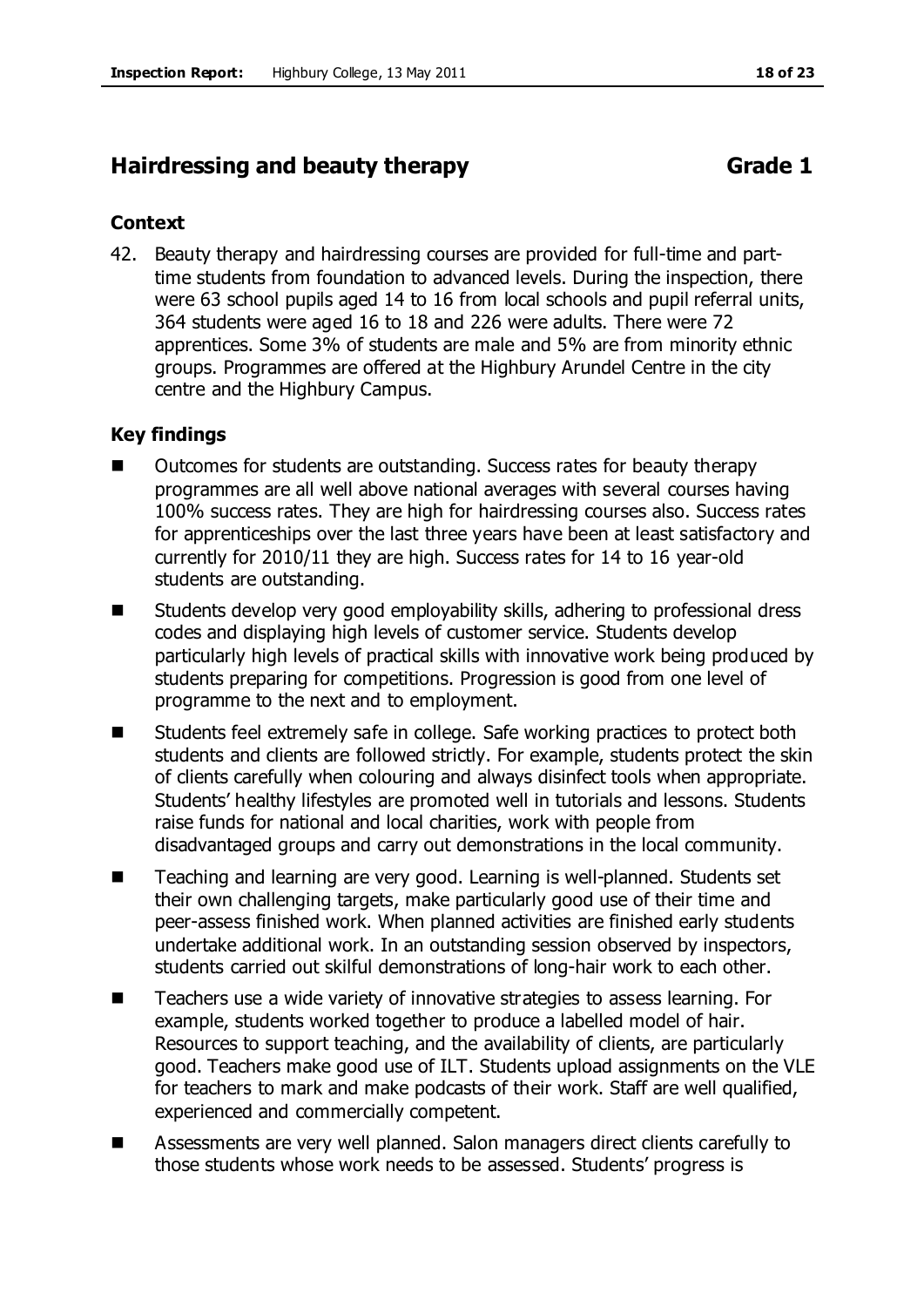monitored rigorously. Good verbal and written feedback is given and students know what they need to do to complete their course within planned timescales.

- The overall range of provision is good. Students may progress from entry to higher level qualifications and further pathways to level 4 or higher education are being developed. Managers discontinued evening part-time provision recently, reducing opportunities for part-time adults. The college has very effective and close working relationships with local schools. Good links with the local hairdressing and beauty industry provide work tasters and employment opportunities for students.
- Care, guidance and support are outstanding, helping students to fulfil their potential. Initial assessments identify students with support needs and comprehensive profiles of the group enable learning and pastoral support to be arranged. Staff are responsive to the changing circumstances of students, arranging personalised timetables to take into account factors such as finances, pregnancy, childcare and medical needs.
- Leadership and management are outstanding. The provision is well-managed with staff responsibilities made clear and good communication between staff. Staff monitor the progress, punctuality and attendance of students closely. Strategies to retain students are very effective. Governors take an effective, active role in the work of the department. Safeguarding is good and staff promote safety when using the Internet well.
- Students understand the diverse needs of clients, adapting treatments for clients with disabilities when appropriate. Session plans highlight equality and diversity issues, although the wider understanding of equality issues among students is no better than satisfactory. Staff monitor the participation and success rates of different groups thoroughly and no discernable differences are found.
- Self-assessment is evaluative, critical and accurate. Staff are involved closely in the process and good use is made of students' views. The quality improvement plan is reviewed regularly. There are many examples of improvements being made that benefit students. Staff carry out joint observations of lessons for 14 to 16 lessons with deputy head teachers, and this has led to improved practice. Staff routinely share good practice across teams.
- Resources are good and well-managed. Staff use products carefully to minimise wastage and there is a strong emphasis on energy efficiency. Potential products are researched and sourced from sustainable manufacturers. Accommodation for hairdressing and beauty therapy is of a good standard and is used efficiently. However, there are fewer ILT facilities in salons at the Highbury Arundel Centre. Value for money is outstanding.

### **What does Highbury College need to do to improve further?**

- Increase the availability of ILT facilities in practical rooms at the Highbury Arundel Centre to further enrich the experience of students.
- Extend current provision to provide further progression routes for part-time adult students.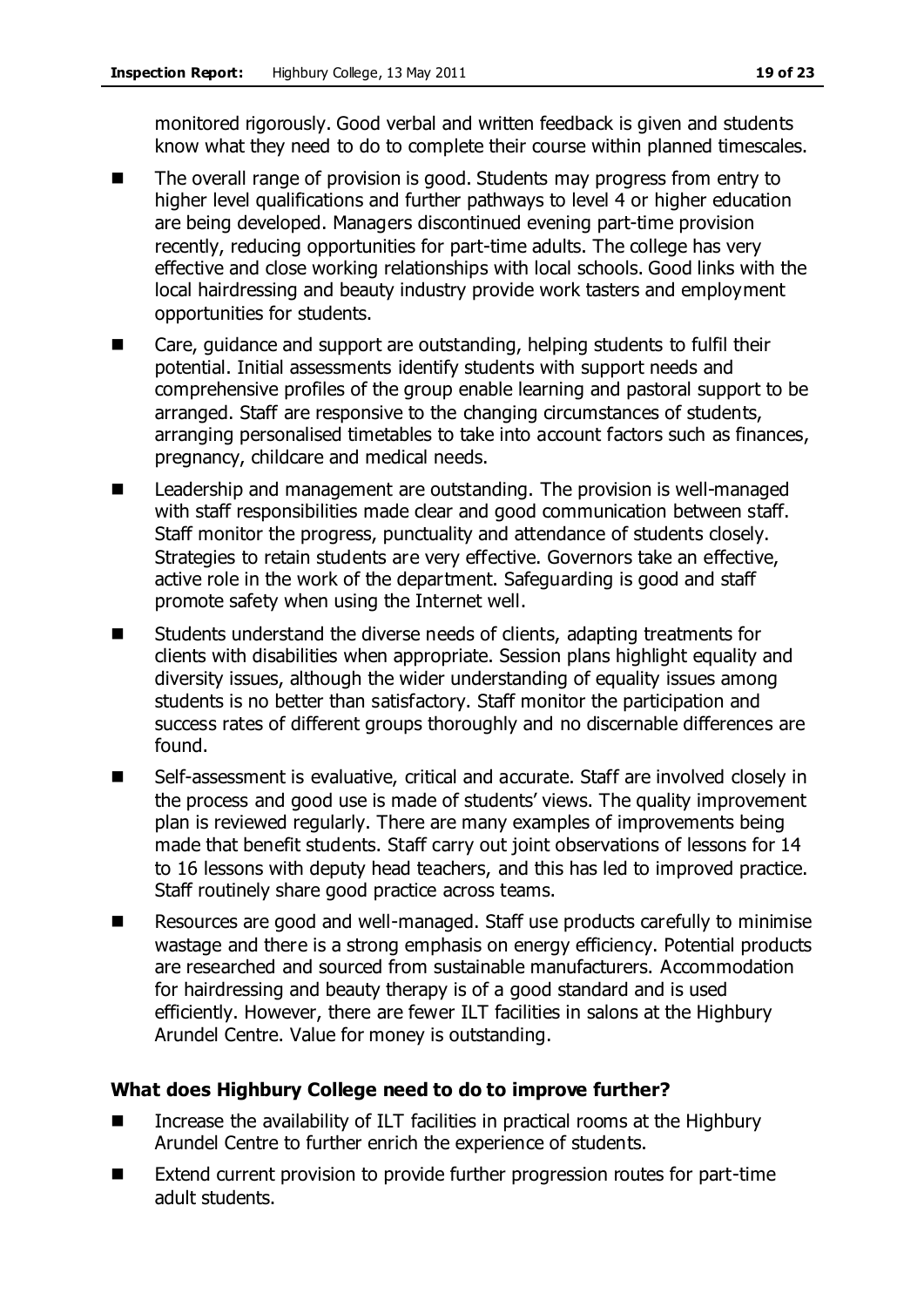#### **Literacy, numeracy and English for speakers of other languages (ESOL) Grade 1**

#### **Context**

43. Courses offered include qualifications in adult literacy and numeracy, functional skills in mathematics and English, ESOL, speaking and listening, and Skills for Life. Literacy and numeracy courses are taught at three college centres and ESOL provision is based at the Highbury City of Portsmouth Centre. There are 923 students following literacy and numeracy programmes. Of these are 786 are full-time and 137 are part-time students. There are 209 students following ESOL programmes, 141 on full-time and 68 on part-time courses.

#### **Key findings**

- Outcomes for students are outstanding. Pass and retention rates are consistently high and well above national averages. Many students progress successfully from non-accredited courses to achieve nationally recognised qualifications. Intermediate key skills programmes for students on vocational courses have improved significantly since the last inspection and are above national figures.
- The standard of students' work is high and many make outstanding progress towards attaining their individual learning goals. Students with low levels of literacy, numeracy and language skills consistently exceed academic and personal learning outcomes. Students successfully progress onto vocational programmes, access to higher education courses or gain employment. Students are making positive progress with functional skills qualifications.
- Students feel very safe and secure at the college. They value the security arrangements within the college. Cultural diversity is celebrated and students contribute to raising cultural awareness across the college. Students show much respect for each other and staff.
- $\blacksquare$  Highly effective planning integrates the development of literacy, numeracy and language skills into vocational, citizenship and employability themes. Students also develop these skills through a wide range of community projects, events and trips. For instance, one group planned and carried out renovation work to a local community building. These opportunities are an integral part of many ESOL courses and some literacy and numeracy programmes.
- Teaching and learning are good in literacy and numeracy and outstanding for ESOL provision. Teachers make exceptional and innovative use of technology to support learning. Learning is highly interactive and many activities and homework are accessible on the college's VLE and are used by learners in college or at home. However, in less effective lessons there is insufficient focus on meeting individual student needs, particularly for lower level literacy and numeracy students.
- $\blacksquare$  Initial and diagnostic assessments identify the appropriate level of course for each student. Literacy, numeracy and language staff work collaboratively with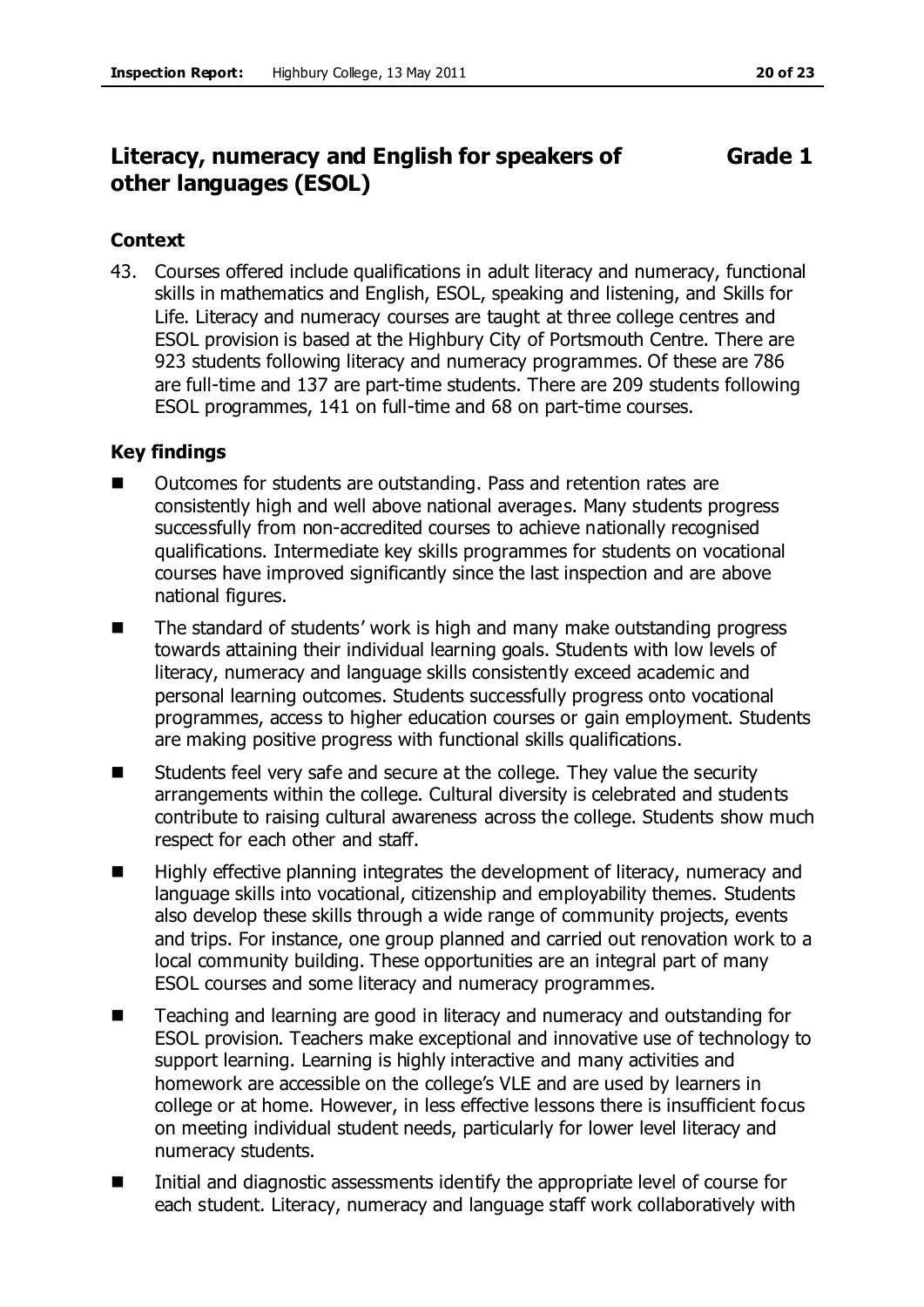vocational and student support staff to provide individualised advice and guidance to students on the most appropriate progression pathway. This raises aspirations and motivates students.

- Partnerships with external agencies including social services and community groups are outstanding. Close collaboration with relevant agencies helps to develop relevant learning programmes. Teaching staff have an innovative partnership with a mental health agency and deliver learning programmes to students with mental health issues. Collaborative working provides exceptional support for vulnerable students, enabling them to continue with their learning.
- Care, guidance and support are exemplary. Staff have developed a very supportive environment for students. Comprehensive information is shared effectively between all teaching and support staff which enables them to provide students with more targeted support strategies. Curriculum teachers work closely with counsellors, learning mentors, additional learning support staff and career advisors, who are very skilful at understanding and supporting specific student needs.
- Exceptional leadership and management provide a clear and well-defined strategy and direction. Managers communicate excellently with staff and students to promote high levels of motivation and commitment. The curriculum transition to functional skills courses and ESOL qualifications is being managed extremely well while ensuring high student outcomes are maintained.
- The promotion of equality and diversity is outstanding. Literacy, numeracy and language staff support the embedding of equality and diversity awareness into curriculum design and carry out staff training across the college. Safeguarding practices are good and well understood by all staff. Staff are experienced and knowledgeable in how to support the needs of vulnerable students.
- The self-assessment process is systematic, rigorous and accurate. All staff contribute to the process and are clear about the contribution they are making to promote improvement. There is a strong team approach with excellent communication strategies and shared values.
- Specialist facilities such as catering kitchens and computing facilities are available to enhance the ESOL curriculum. Other accommodation is of a good professional standard. Value for money is outstanding.

### **What does Highbury College need to do to improve further?**

 Improve the quality of teaching and learning further by developing a wider range of learning strategies to better meet the individual needs of students, especially those on lower level literacy and numeracy programmes.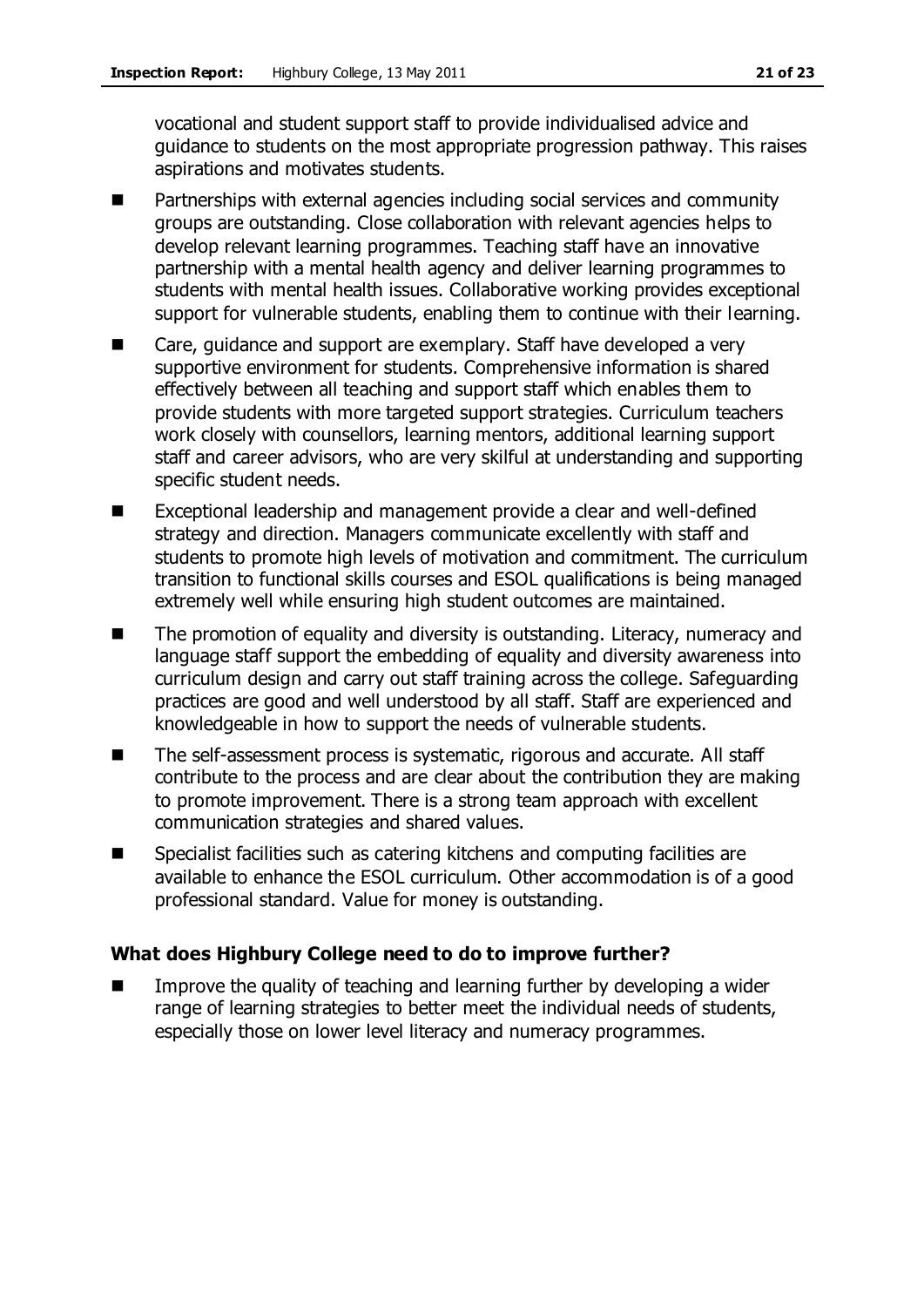# **Information about the inspection**

- 44. Five of Her Majesty's Inspectors (HMI) and five additional inspectors, assisted by the college's collegiate executive director, as nominee, carried out the inspection. Inspectors took account of the college's most recent self-assessment report and development plans, the previous inspection report, surveys and data on students and their achievement over the period since the previous inspection.
- 45. Inspectors used group and individual interviews, telephone calls and emails. They looked at questionnaires students and employers had recently completed on behalf of the college. They also observed learning sessions, assessments and progress reviews. Inspectors collected evidence from programmes in each of the subject areas the college offers.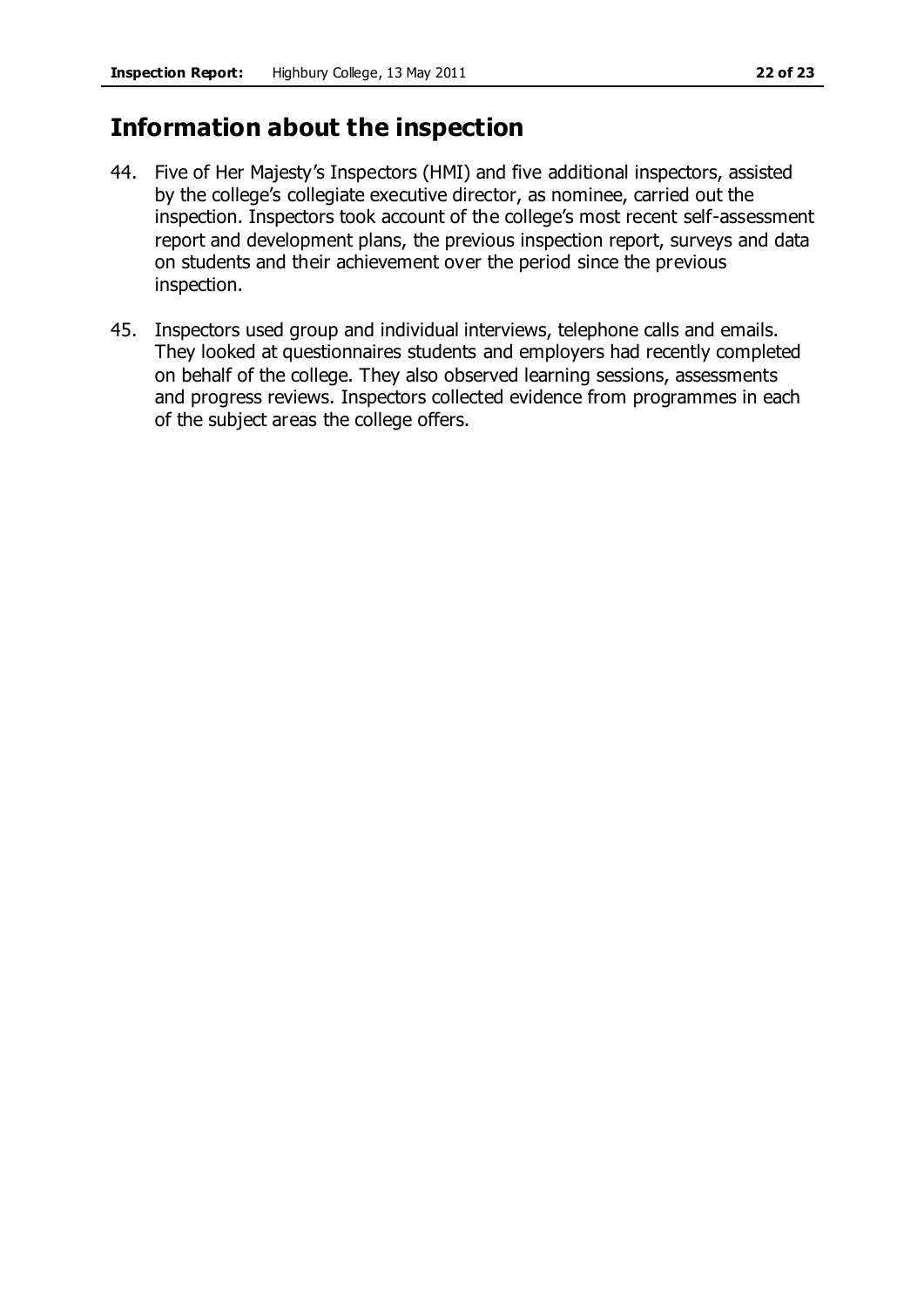#### **Record of Main Findings (RMF)**

#### **Highbury College**

**Learning types: 14 – 16:** Young apprenticeships; Diplomas; **16-18 Learner responsive:** FE full- and part-time courses, Foundation learning tier, including Entry to Employment; **19+ responsive:** FE full- and part-time courses; **Employer responsive:** Train to Gain, apprenticeships

| Grades using the 4 point scale<br>1: Outstanding; 2: Good;<br>3: Satisfactory; 4: Inadequate                                        | Overall                      | 14-16        | esponsive<br>Learner<br>$16 - 18$ | responsive<br>Learner<br>$\frac{+}{2}$ | responsive<br>Employer |
|-------------------------------------------------------------------------------------------------------------------------------------|------------------------------|--------------|-----------------------------------|----------------------------------------|------------------------|
| Approximate number of enrolled learners                                                                                             |                              |              |                                   |                                        |                        |
| Full-time learners                                                                                                                  | 2528                         | 11           | 1635                              | 788                                    | 0                      |
| Part-time learners                                                                                                                  | 2873                         | 454          | 81                                | 1309                                   | 1015                   |
| <b>Overall effectiveness</b>                                                                                                        | 1                            | $\mathbf{1}$ | 1                                 | 1                                      | $\overline{2}$         |
| <b>Capacity to improve</b>                                                                                                          | 1                            |              |                                   |                                        |                        |
| <b>Outcomes for learners</b>                                                                                                        | 1                            | $\mathbf{1}$ | 1                                 | 1                                      | $\overline{2}$         |
| How well do learners achieve and enjoy their learning?                                                                              | $\mathbf{1}$                 |              |                                   |                                        |                        |
| How well do learners attain their learning goals?<br>How well do learners progress?                                                 | $\mathbf{1}$<br>$\mathbf{1}$ |              |                                   |                                        |                        |
| How well do learners improve their economic and social well-being through<br>learning and development?                              | $\mathbf{1}$                 |              |                                   |                                        |                        |
| How safe do learners feel?                                                                                                          | $\overline{2}$               |              |                                   |                                        |                        |
| Are learners able to make informed choices about their own health and well<br>being? $*$                                            | $\overline{2}$               |              |                                   |                                        |                        |
| How well do learners make a positive contribution to the community?*                                                                | $\mathbf{1}$                 |              |                                   |                                        |                        |
| <b>Quality of provision</b>                                                                                                         | $\mathbf{1}$                 | 1            | 1                                 | $\mathbf{1}$                           | $\overline{2}$         |
| How effectively do teaching, training and assessment support learning and<br>development?                                           | 2                            |              |                                   |                                        |                        |
| How effectively does the provision meet the needs and interests of users?                                                           | $\mathbf{1}$                 |              |                                   |                                        |                        |
| How well partnerships with schools, employers, community groups and<br>others lead to benefits for learners?                        | $\mathbf{1}$                 |              |                                   |                                        |                        |
| How effective are the care, guidance and support learners receive in helping<br>them to achieve?                                    | $\mathbf{1}$                 |              |                                   |                                        |                        |
| Leadership and management                                                                                                           | $\mathbf{1}$                 | $\mathbf{1}$ | 1                                 | 1                                      | $\overline{2}$         |
| How effectively do leaders and managers raise expectations and promote<br>ambition throughout the organisation?                     | 1                            |              |                                   |                                        |                        |
| How effectively do governors and supervisory bodies provide leadership,<br>direction and challenge?*                                | 1                            |              |                                   |                                        |                        |
| How effectively does the provider promote the safeguarding of learners?                                                             | 2                            |              |                                   |                                        |                        |
| How effectively does the provider actively promote equality and diversity,<br>tackle discrimination and narrow the achievement gap? | 1                            |              |                                   |                                        |                        |
| How effectively does the provider engage with users to support and<br>promote improvement?                                          | 1                            |              |                                   |                                        |                        |
| How effectively does self-assessment improve the quality of the provision<br>and outcomes for learners?                             | $\mathbf{1}$                 |              |                                   |                                        |                        |
| How efficiently and effectively does the provider use its available resources<br>to secure value for money?                         | $\mathbf{1}$                 |              |                                   |                                        |                        |

\*where applicable to the type of provision